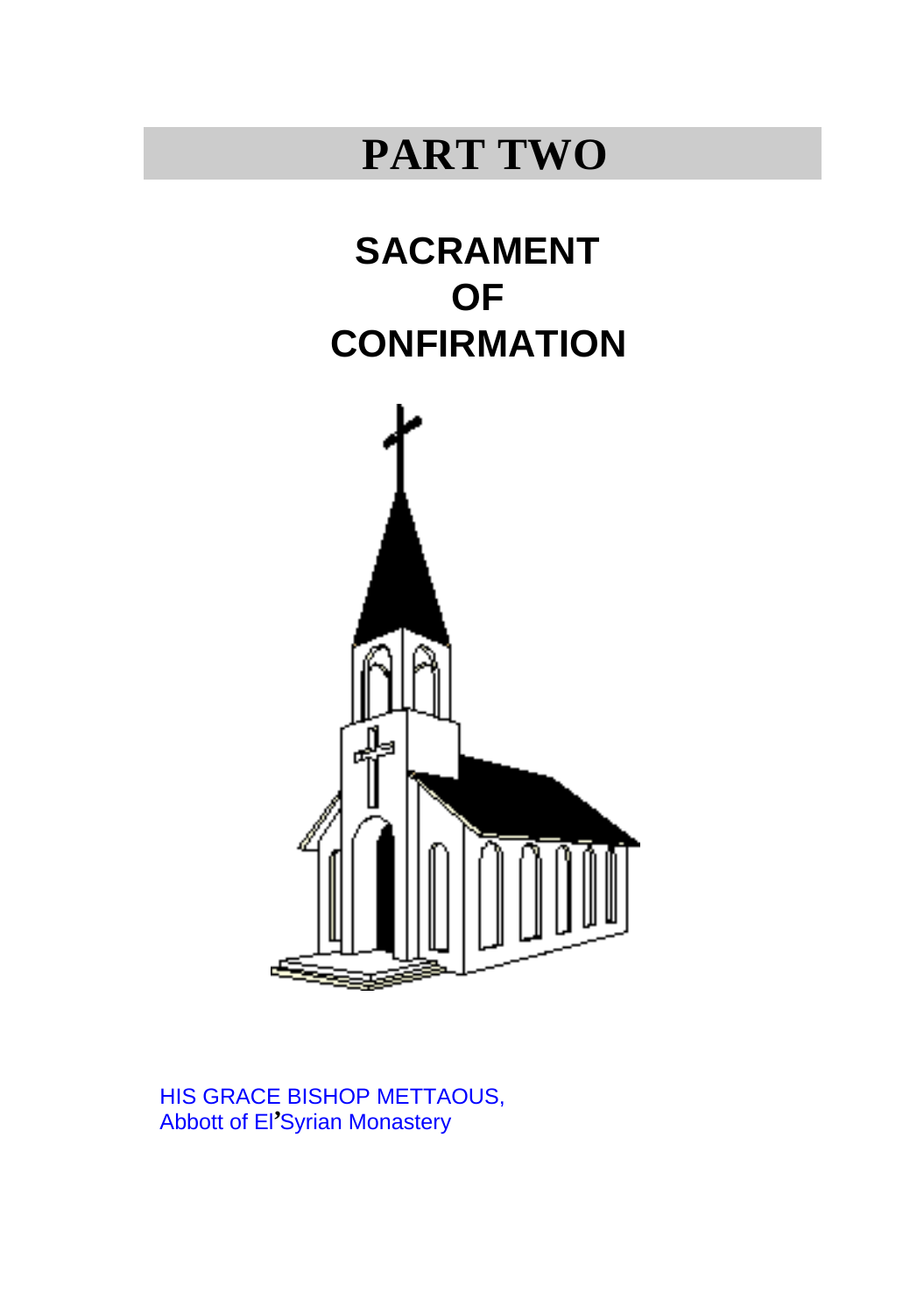The Sacrament of Myron, also known as the Holy Anointment, or the Sacrament of Confirmation, is a holy Sacrament, with which we receive the seal of the Holy Spirit. The word 'Myron' is a Greek word which means 'ointment' or 'fragrant perfume'.

The baptised person receives it immediately after Baptism, so as to become a temple of the Holy Spirit. The Holy Spirit aids him to grow in his spiritual life. Although it is received directly after Baptism, it is an independent Sacrament and the priests have to be very careful to grant it accurately to the baptised, anointing them with 36 crosses.

The Lord Jesus instituted it when He said: *"If anyone thirsts, let him come to Me and drink. He who believes in Me, as the Scripture has said, out of his heart will flow rivers of living water". But this He spoke concerning the Spirit, whom these believing in Him would receive, for the Holy Spirit was not yet given, because Jesus was not yet glorified"* (John 7:37-39).

The Baptised is anointed with 36 signs on his joints and senses so that the Holy Spirit can dwell within them. His body and soul becomes a temple of the Holy Spirit. By this anointment, God grants the grace of confirmation to the baptised as well as the gifts of the Holy Spirit.

Anointing the external organs by the Myron oil denotes anointing the power of the internal soul and its spiritual senses by the power of God to fight the hosts of evil and its power. This is because the Myron is the most powerful weapon against the devil and the best protection against sin and its seduction.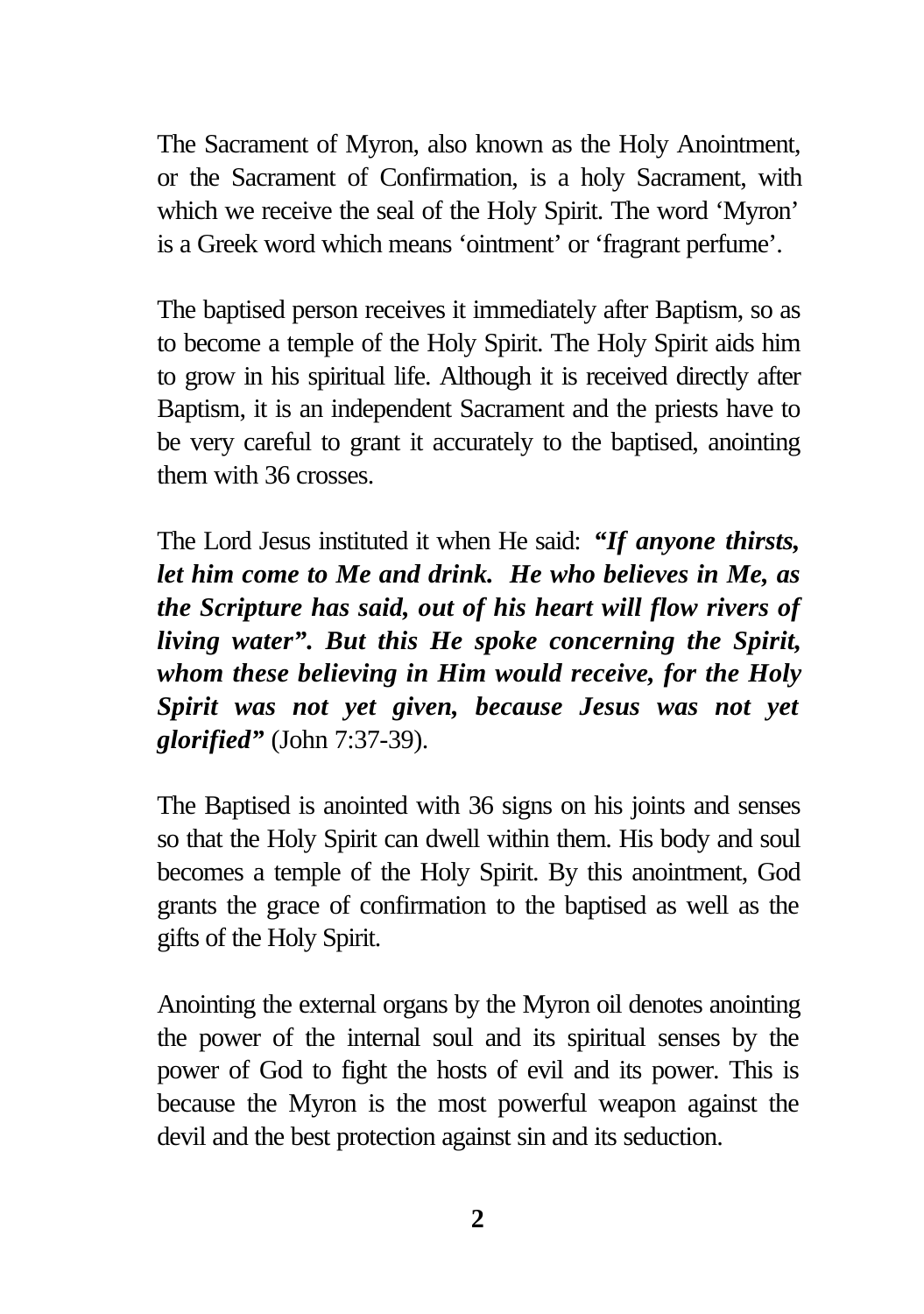Our fathers the apostles granted this Sacrament by the laying of their hands after Baptism, as we read in the Book of Acts when St. Peter and St. John laid hands on the people of Samaria who were baptised in the name of the Lord Jesus, and so received the Holy Spirit, (Acts 9:2-6).

As the laying of hands for the dwelling of the Holy Spirit is a specific rite of the fathers the Apostles and their successors the Bishops, and as the regions of mission increased, consequently the number of believers and those who entered faith increased. It was not possible for the Apostles to wander through all the countries and cities to lay hands on the baptised, so they established anointment by Myron as an alternative for the laying on of the hands for the Holy Spirit's indwelling.

The first who made the Myron were the fathers the Apostles as they kept certain fragrant oils which were on the body of the Lord Jesus during His burial, and they added the spices which were brought by the women who prepared them to anoint Jesus, but Christ had risen.

They melted all these spices in pure olive oil, prayed on it in the Upper Room in Zion and made it a holy ointment to grant the gift of the Holy Spirit to the baptised. It is also used in the Sanctification of Baptismal water, ordination of Churches, and church altars and vessels. They decided that their successors the Bishops, must renew the making of the Myron whenever it is close to finishing, by incorporating the original oil with the new. When St. Mark went to Alexandria, he took with him some of

the Myron oil made by the fathers the Apostles. He used it in the Sacrament of Chrism, as well as the Patriarchs who succeeded him. This continued until the era of Pope Athanasius the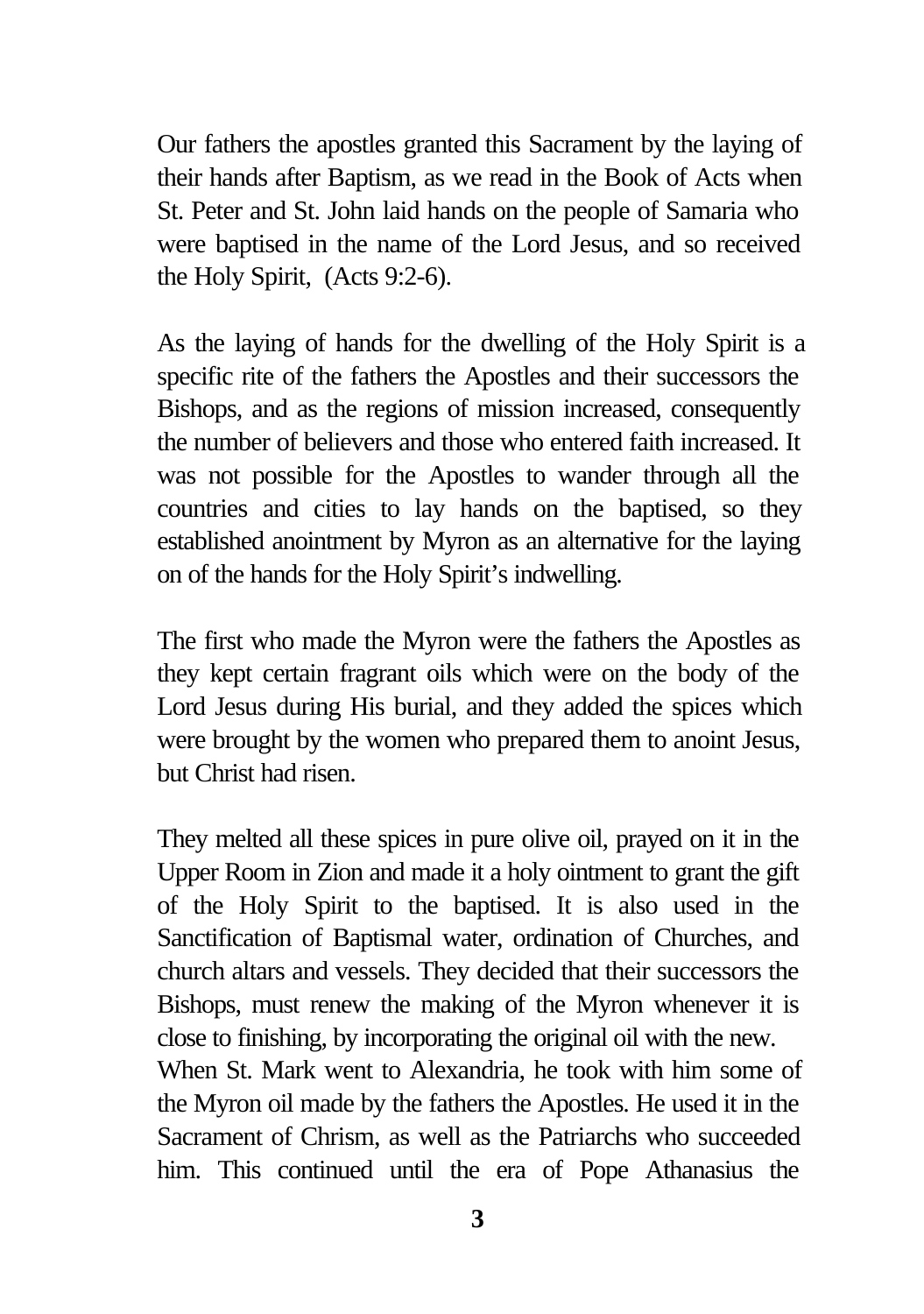Apostolic - the 20th Patriarch, who then decided to remake the Myron in Alexandria.

Hence, he prepared all of the needed perfumes and spices from which God ordered Moses to make the Holy ointment as mentioned in the Book of Exodus (Chapter 30), with pure olive oil. Then the sanctification of the Myron was fulfilled in Alexandria, and Pope Athanasius was entrusted with the holy oil (leaven), which contained spices which touched the Lord's body whilst in the tomb, as well as the original oil which had been prepared by the Apostles and brought to Egypt by St. Mark. He distributed the oil to the churches abroad : to the See of Rome, Antioch and Constantinople, together with a document of its authenticity, and the patriarchs rejoiced in receiving it.

The Myron was made 29 times in the Coptic Orthodox Church.

What is joyous and comforting, is that whoever is baptised, is anointed by the Myron which contains the spices which were laid on the body of our Saviour, the Lord Jesus Christ.

The Myron oil consists of about 30 kinds of spices and perfumes which have been added to pure olive oil and simmered four times. The filtered oil is then poured into a large container and after the Liturgy of the Sanctification of the Myron, the Patriarch places the old leaven in the Myron recently made, whilst saying certain prayers.

The Ghaliloun oil comprises the remaining fibres of the filtered oil after it having been simmered four times. It is then sanctified by a special Mass, which follows the Myron Mass.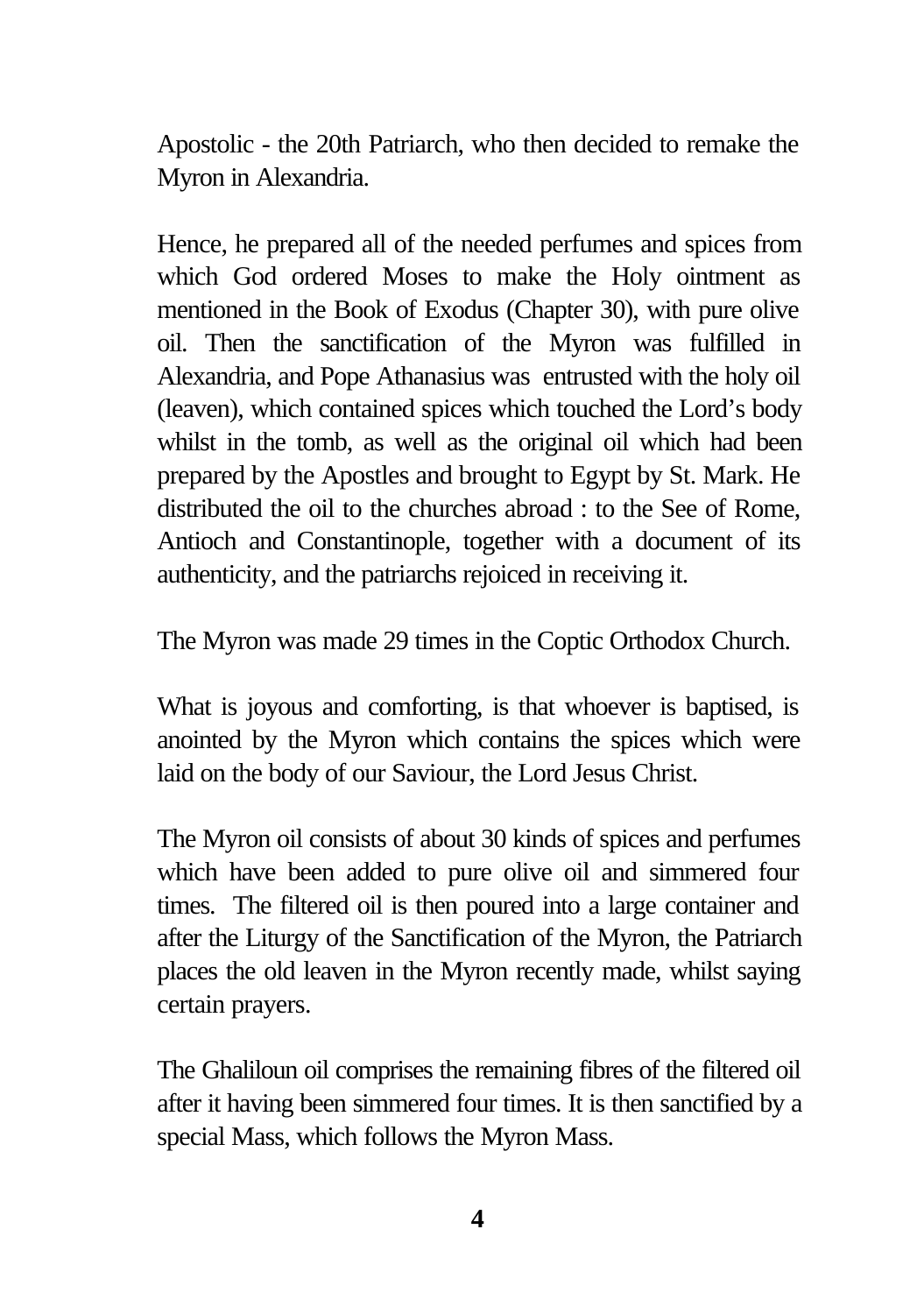The mixture of the Myron and the Ghaliloun oil, is composed of about 30 kinds of spices, some of which are: myrrh, aloes, frankincense, cinnamon, cassia, sweet-swelling cane, thistle, balsam and ambergris. The last substance added into the mixture is the fragrant musk.

According to the Apostolic Canons, the priest baptises the child in the name of the Father, and of the Son, and of the Holy Spirit, and anoints them with the Holy Myron. This is to take place only after renouncing Satan and professing Christ has been done.

Regarding the Sacrament of Myron, some of our Church fathers said :

- V "Whoever is baptised should be anointed by Myron, to become the anointed for God, and so is granted the grace of the Holy Spirit" (St. Cyprianus)
- V "We also, after getting out of the Baptismal Font are granted the anointment officially as was Christ, I mean the Holy Spirit" (St. Kyrillos of Jerusalem)
- V "After going out of the Baptismal water, we are anointed by Holy Oil according to old tradition. The anointment is accomplished externally on our bodies so that we may bear spiritual fruits" (St. Tertullian)
- V "In the Sacrament of Baptism the body is cleansed, so that the soul may be purified, and in the Sacrament of Anointment the body is anointed so that the soul may be sanctified" (St. Tertullian)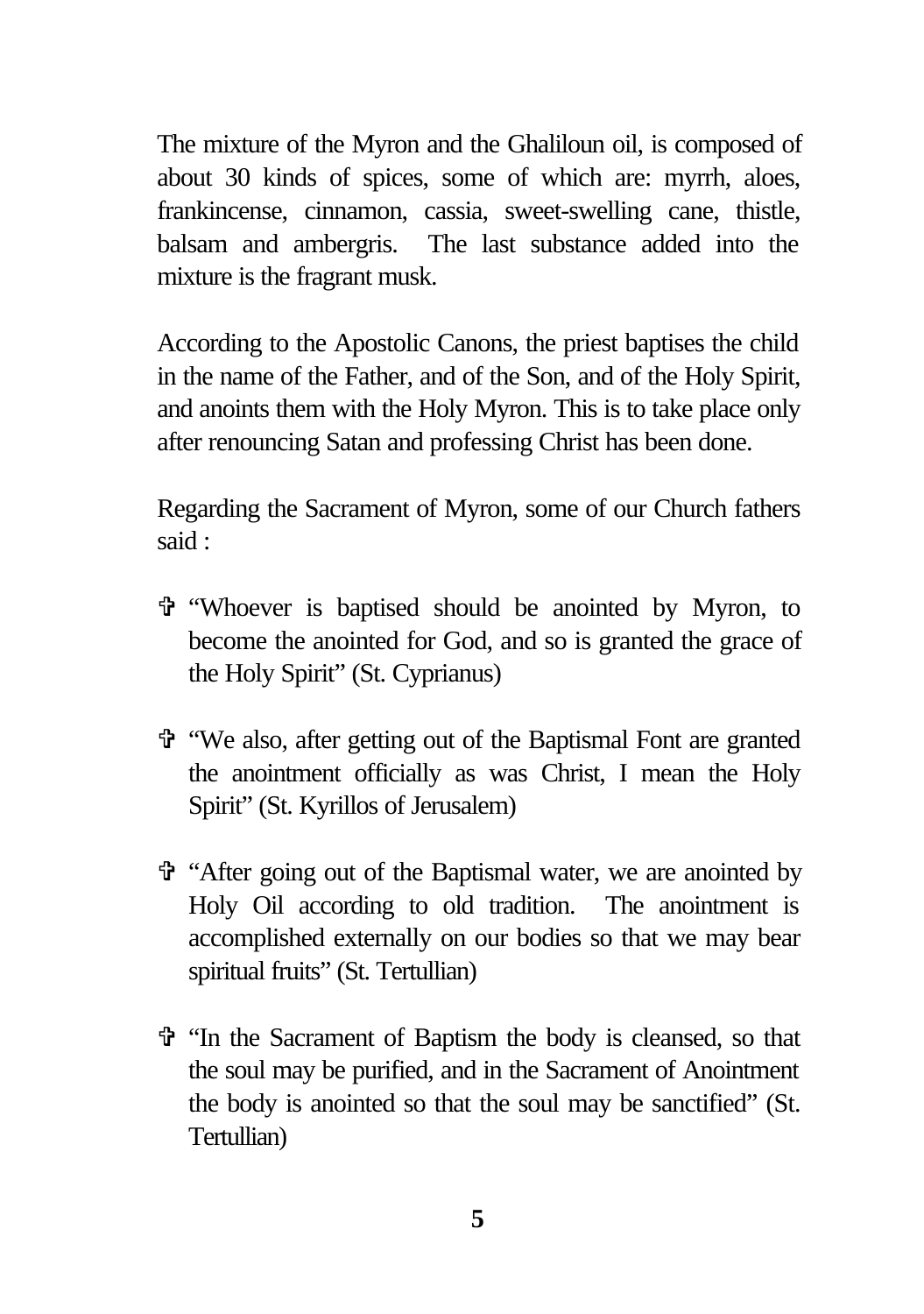## **THE RITE OF ANOINTMENT BY HOLY MYRON**

- 1. After baptising the child, the mother receives him on the right side of the priest in a large clean towel, and wipes his body from water.
- 2. After Baptism, the priest anoints the baptised according to age, males first then females.
- 3. If available, another priest may carry out the Sacrament of Anointment on the baptised, as soon as they come out of the Baptismal Font and their bodies are wiped and dried. After the mother dries her child, she places him on the prepared table near the Baptismal Font, so that the priest can anoint the child by the Myron with 36 crosses, on all the joints and senses.

## **The Myron Rite takes place as follows:**

The priest holds the bottle of Holy Myron and prays saying:

*"O Almighty Maker of all miracles, who is Omnipotent, whose will and power can do anything. Grant the grace of the Holy Spirit when the Holy Myron is sprinkled, to become a living seal and steadfastness to Your servants through Your Only Begotten Son, our Lord Jesus Christ. Glory, honour, dominion and worship are due to you, together with Him, and the consubstantial Holy Spirit, now and forever Amen."*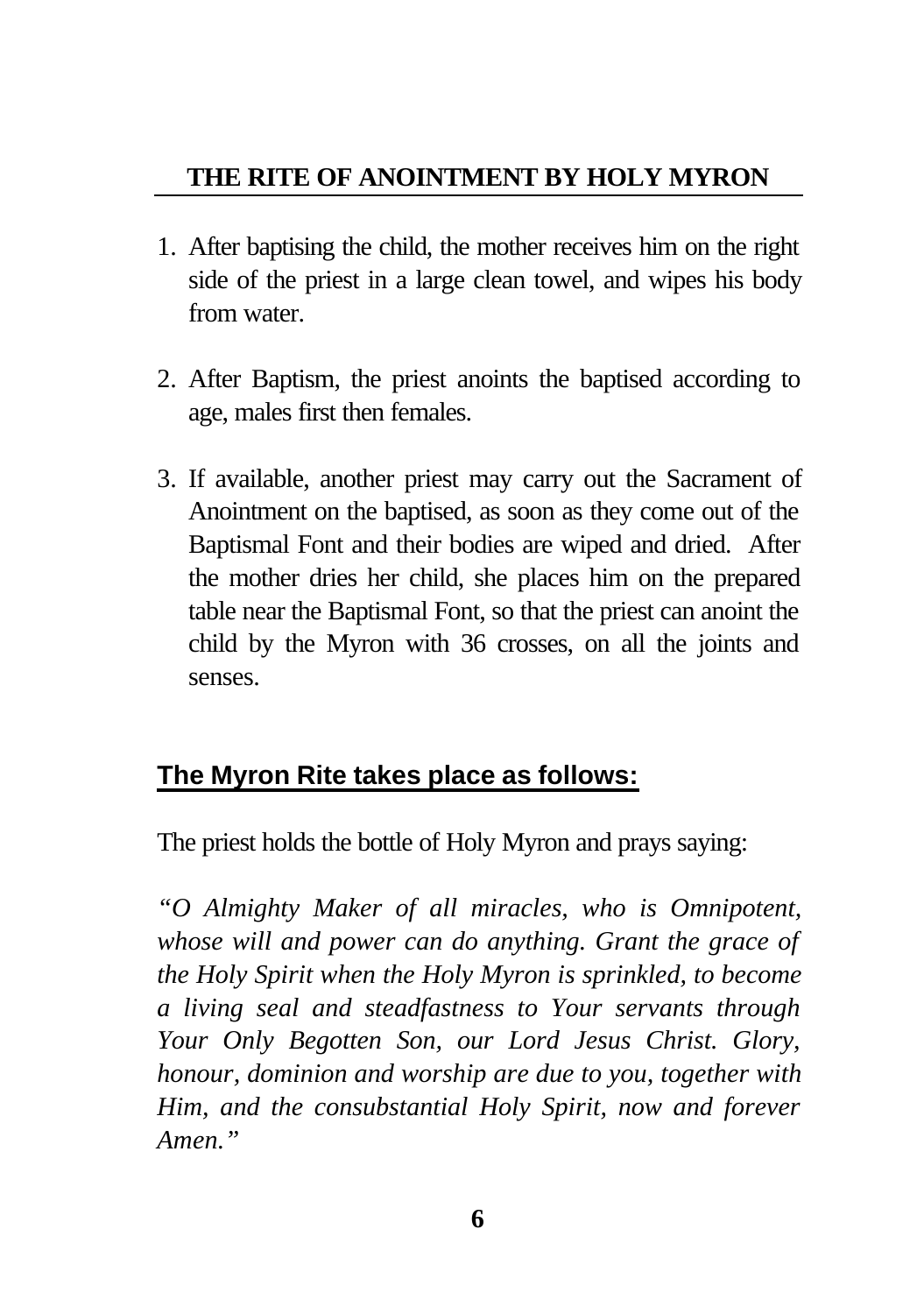#### *NOTES:*

This prayer is not for the blessing of the Myron oil, but for asking the Holy Spirit which dwells in the Myron, to also dwell in the baptised person, through the anointment.

## THE ANOINTMENTS

The priest places his right thumb on top of the opening of the Myron bottle, and turns it downwards to wet his finger with the Myron. He then anoints the baptised as follows :

The first four anointments (eight crosses) are on the senses

- V Firstly, the top of the head, the nostrils, the mouth, and the right ear
- V Then, the right eye, the left eye, an finally the left ear

Whilst anointing, the priest says, *"In the name of the Father, and of the Son, and of the Holy Spirit. The anointment of grace of the Holy Spirit, Amen."*

#### *NOTES:*

1. He anoints The Head to sanctify it. The head contains the brain, where thinking takes place. It is the brain which distinguishes humankind from other creatures. A good mind is of great use and benefit to oneself and to others also. King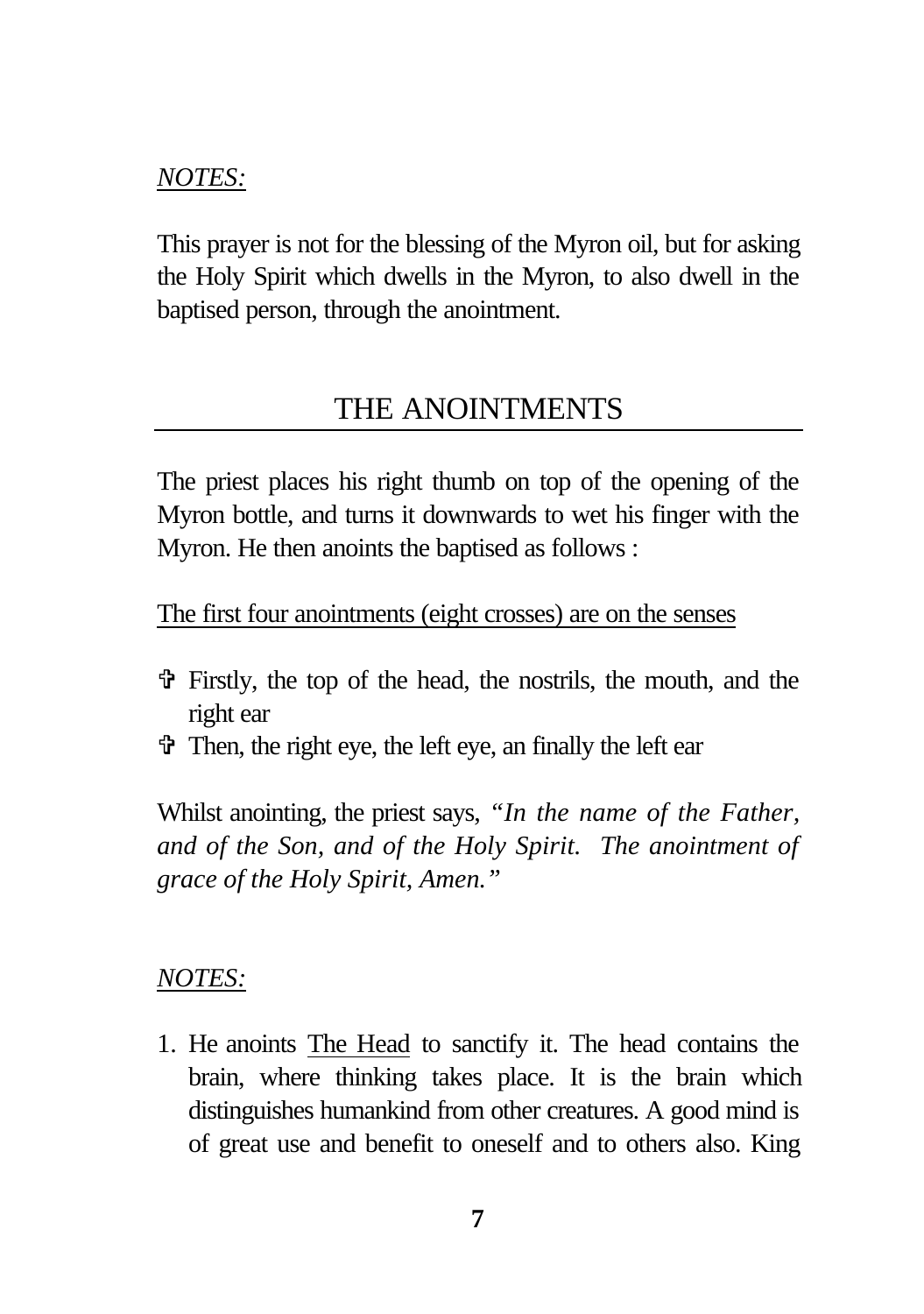Solomon praises the mind saying, *"When wisdom enters your heart and knowledge is pleasant to your soul, discretion will preserve you, understanding will keep you, to deliver from the way evil"* (Proverbs 2: 10-12).

Also, the Lord Jesus praised the young man who answered wisely and said to him: *"You are not far from the Kingdom of God"* (Mark 12:34). And St. Paul our teacher prays for us saying, *"And the peace of God which surpasses all understanding, will guard your hearts and minds through Christ Jesus"* (Philippians 4:7).

- 2. The Nostrils contain the sense of smell, and it is an important sense, for if a person is not careful and alert, it is possible for impure thoughts to enter ones heart through this sense. Hence, the priest anoints it to protect it against all sin and lust.
- 3. The Mouth with the tongue is the most dangerous organ in a person...
- V *"If anyone among you thinks he is religious, and does not bridle his tongue but deceives his own heart, this one's religion is useless"* (James 1:26).
- V *"If anyone does not stumble in word, he is a perfect man, able also to bridle the whole body"* (James 3:2).
- V *"The tongue is an unruly evil, full of deadly poison, it defiles the whole body and sets on fire the course of nature, and it is set on fire by hell"* (James 3:8,6), if it is not controlled.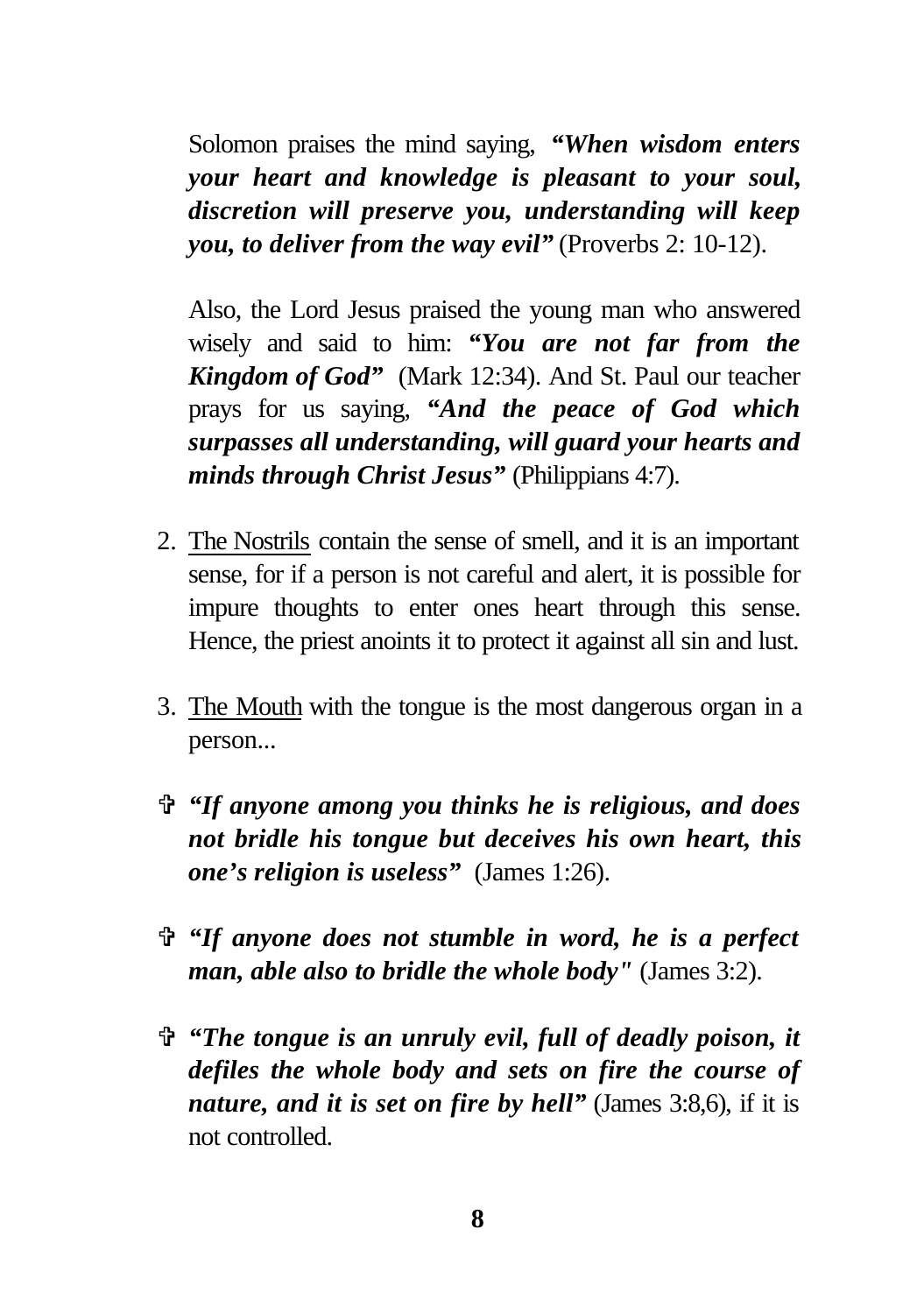- V The Psalmist prays, *"Set a guard O Lord, over my mouth. Keep watch over the door of my lips. Do not incline my heart to any evil thing"* (Psalm 141:3,4)
- V And the wise King Solomon said: *"Whoever guards his mouth and tongue keeps his soul from troubles"* (Proverbs 21:23), and, *"Put away from you a deceitful mouth, and put perverse lips far from you"* (Proverbs 4:24. We ought to keep our tongue from sins such as swearing, insulting, lying, judging, and gossiping. Our words should always be graceful.
- 4. The Ears provide us with the important sense of hearing, which should also be controlled, and the anointing of the Myron is a strong weapon in control what we hear. We protect our ears from hearing such things as gossip, and other conversations which may poison our hearts with revenge and hatred. We also protect our ears from hearing certain songs which may poison our hearts with lustful thoughts.
- 5. The Eyes are the most important sense, through which enters more than 80% of information which may affect our hearts. If the information is holy, it sanctifies the heart, and vice versa. For this reason, we should control what we see so that we may keep ourselves pure. The tenth commandment says, *"Do not covet"*. The Psalmist prays, *"Turn away my eyes from looking at worthless things"* (Psalm 119:37), and, *"Open my eyes, that I may see wondrous things from Your law"* (Psalm 119:17).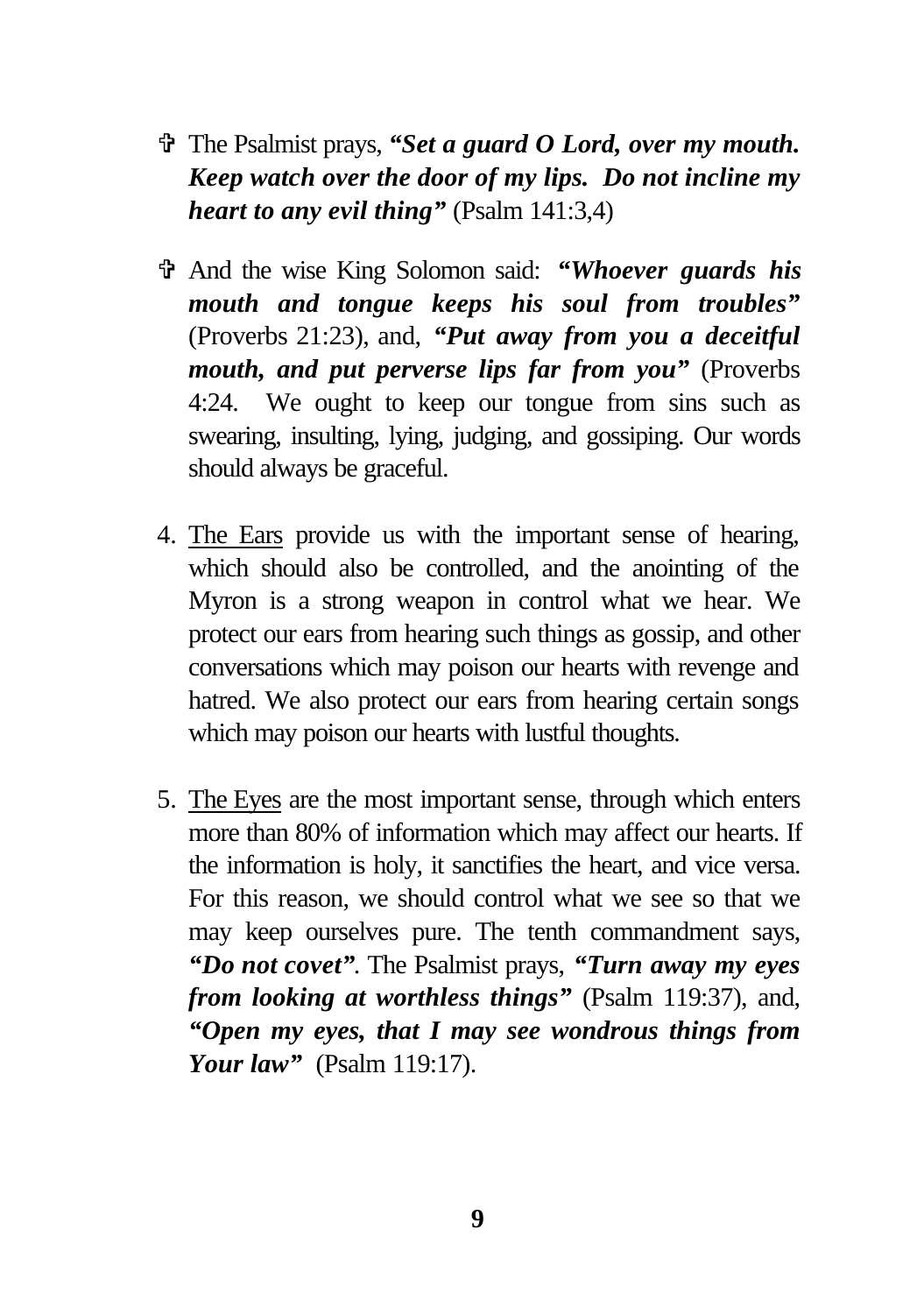#### The second group of four anointments are as follows :

The priest wets his right thumb with the Myron another time and anoints,

- $\mathbf{\hat{v}}$  The heart (chest)
- V The navel
- V The back
- $\uparrow$  The lower back

Whilst anointing the priest prays : *"An anointment as a token for the kingdom of heaven,"* as this holy anointment makes the Holy Spirit works in us and prepares us for the inheritance of the Kingdom of heaven.

## *NOTES:*

- 1. Anointing the heart is very important as it is the organ which pumps blood to all the body. A healthy heart is important for a healthy body, and its spiritual welfare is required, as the wise King Solomon advises us saying, *"Keep your heart with all diligence, for out of it spring the issues of life"* (Proverbs 4:23).
- 2. The Navel is the place to which was joined the umbilical cord when a person was a foetus in his mother's womb. Through it the foetus is nourished and nurtured, and so by anointing it, the holy Myron is protecting it against Satan.
- 3. The Back supports the body and is the place of the spine. If the spine is infected or damaged, severe pain may occur and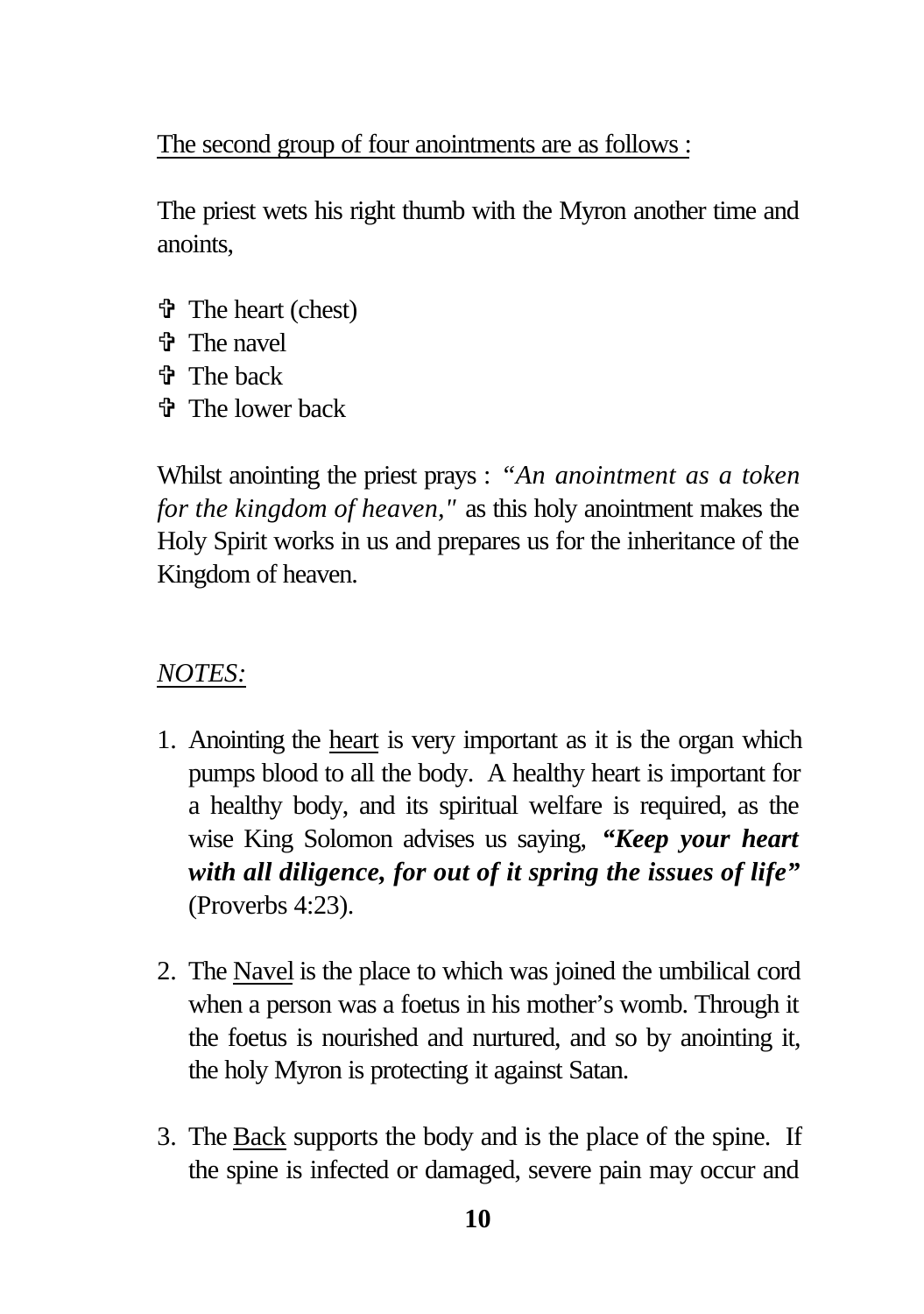even lead to paralysis. So it is important to protect it through the anointing of the Myron.

4. The Lower Back is the area of sexual lusts, and so the anointing of the Myron sanctifies it and protects it by the power of the living Cross. This area also includes the kidneys.

This group of anointments include the anointing of the heart, which must be cared for and renewed, as the Psalmist prayed, *"Create in me a pure heart O God, and renew a steadfast spirit within me"* (Psalm 51:10), and, *"Examine me O Lord and prove me. Try my mind and my heart"* (Psalm 26:2).

#### The third group of anointments are on the six joints of the arm:

The priest wets his thumb with the holy Myron, and anoints,

- V The right shoulder joint
- V The right underarm
- $\mathbf{\hat{v}}$  The right elbow joint
- V The inner elbow joint
- $\mathbf{\hat{v}}$  The right wrist joint
- $\mathbf{\hat{v}}$  The back of the right wrist

Whilst anointing, the priest prays, *"An anointment for the community of eternal life, Amen".*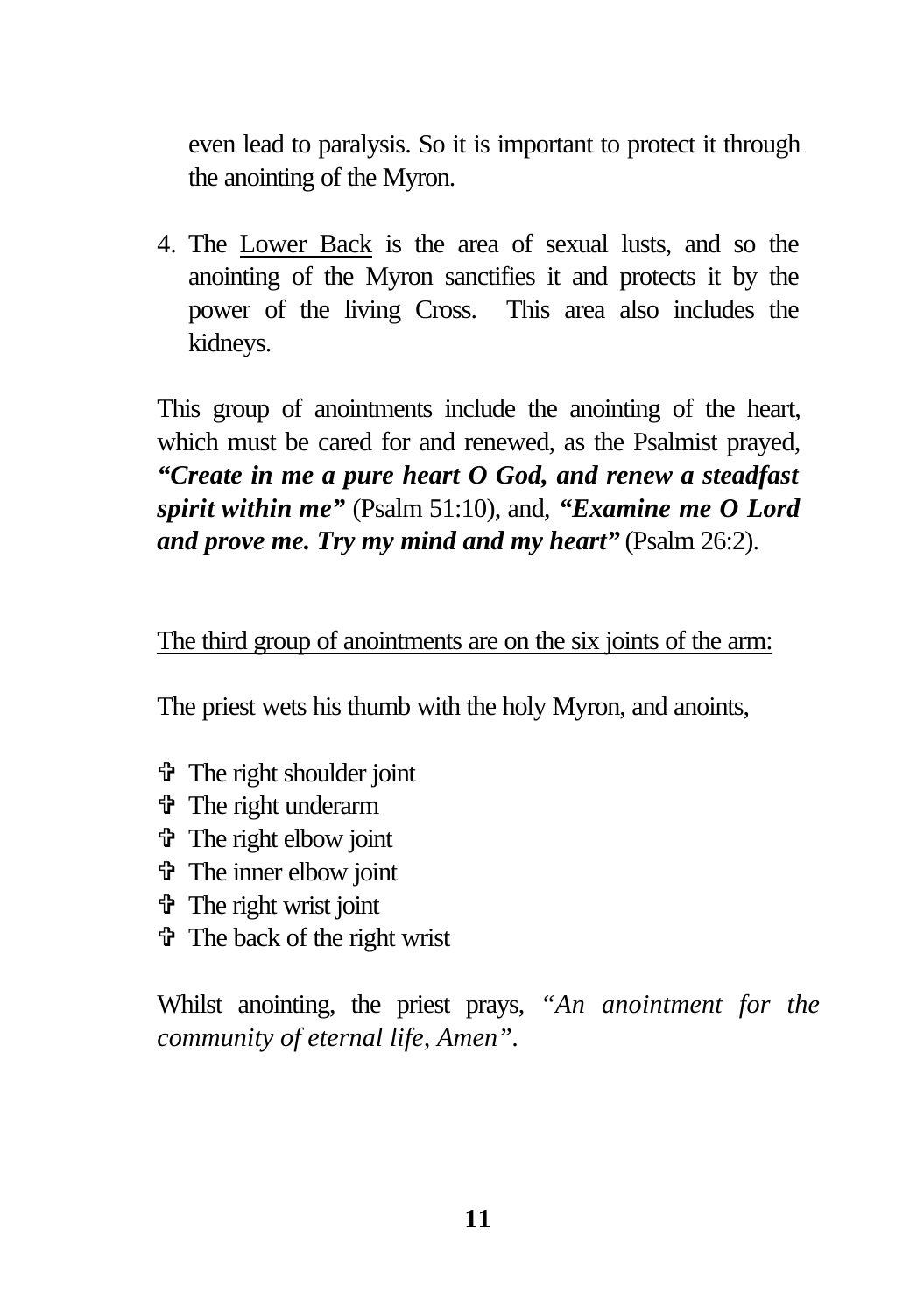#### The fourth group of anointments are on the other six joints:

- V The left shoulder joint
- V The left underarm
- V The left elbow joint
- V The left elbow joint
- V The left wrist joint
- V The back of the left wrist

Whilst anointing, the priest prays, *"A holy anointment of our Lord Jesus Christ, an unperishable seal, Amen."*

Anointing the hands is important, as they are instruments of work and contain the sense of touch. We should keep our hands pure from all things that may defile; from touching things that are impure, from partaking in ungodly deeds, from taking part in murder, stealing, and so on.

## The fifth group of anointments are on the six joints of the leg:

The priest wets his thumb with the Myron and anoints,

- $\mathbf{\hat{v}}$  The right hip joint
- $\mathbf{\hat{v}}$  The right ureter (inside of the hip joint)
- $\mathbf{\hat{v}}$  The right knee joint
- V The inner knee joint
- V The right ankle joint
- $\mathbf{\hat{v}}$  Above the right ankle joint

The priest anoints them saying, *"Perfection of the grace of the Holy Spirit, Amen."*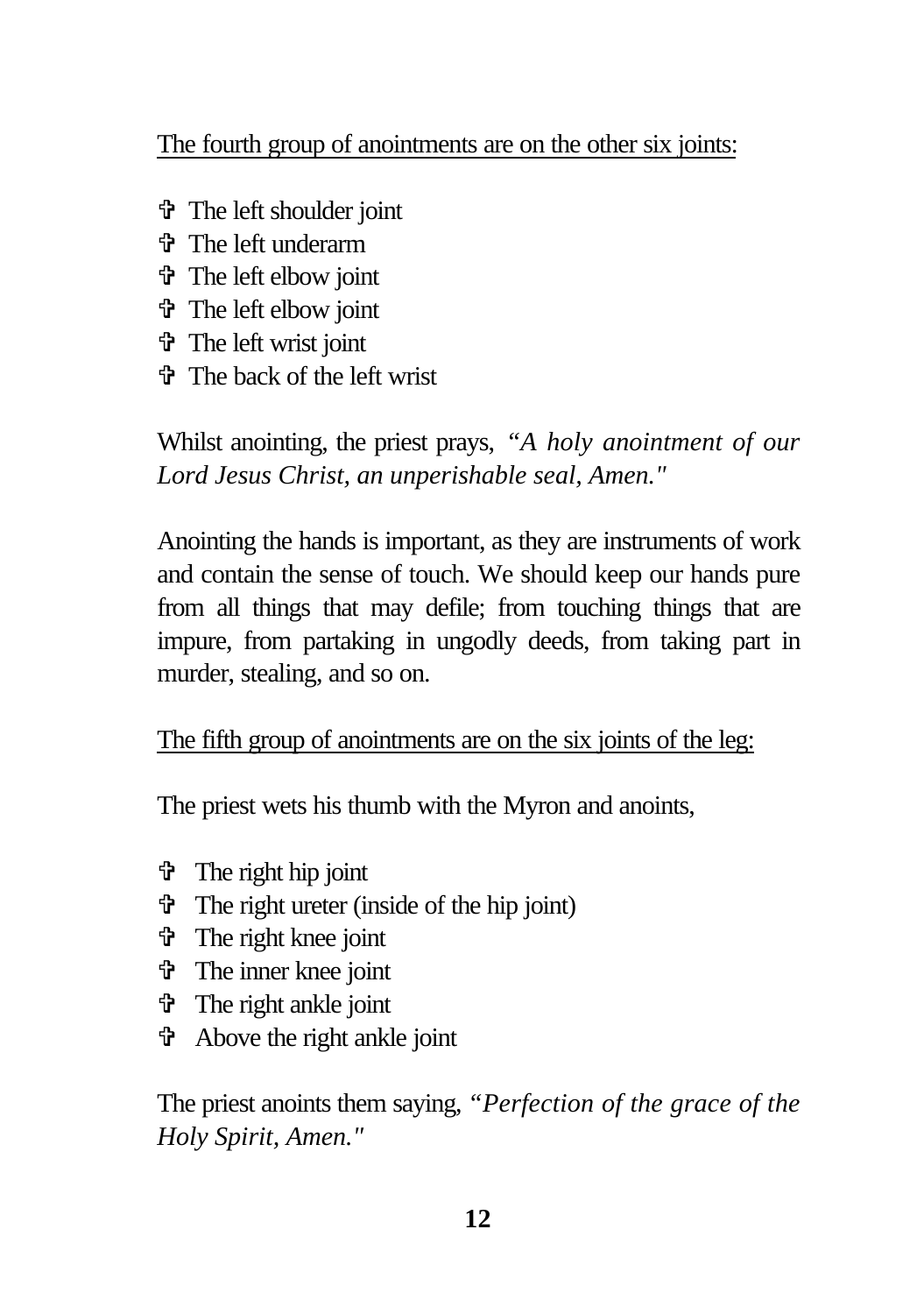These are sensitive parts of the body, for near the inner hips lies the reproductive organs, and the church anoints this area so that the child may lead of life of purity. The sexual organs are called the holy of Holies of the body, and so keeping them pure is required. Through the anointing of the Myron, these organs are being protected from sexual immorality, which greatly angers God.

God destroyed the old world because of their profanity, through wiping them out by the flood. Likewise, He burnt the cities of Sodom and Gomorrah, and judged them to become an example of the fiery indignation which will devour the adversaries, *"Those who died in the plague were twenty four thousand"* (Numbers 25:9). For this reason, St. Paul our teacher advises every youth saying, *"Keep yourself pure"* (1 Timothy 5:22), for without holiness no one can see the Lord.

#### The sixth group of anointments are on the other six joints:

The priest wets his thumb with the Myron and anoints,

- V The left hip joint
- $\mathbf{\hat{v}}$  The left ureter (inside of the hip joint)
- V The left knee joint
- V The inner knee joint
- V The left ankle joint
- V Above the left ankle joint

The priest anoints them saying, *"I anoint you (...name) by a holy anointment. In the name of the Father, and of the Son, and of the Holy Spirit Amen."*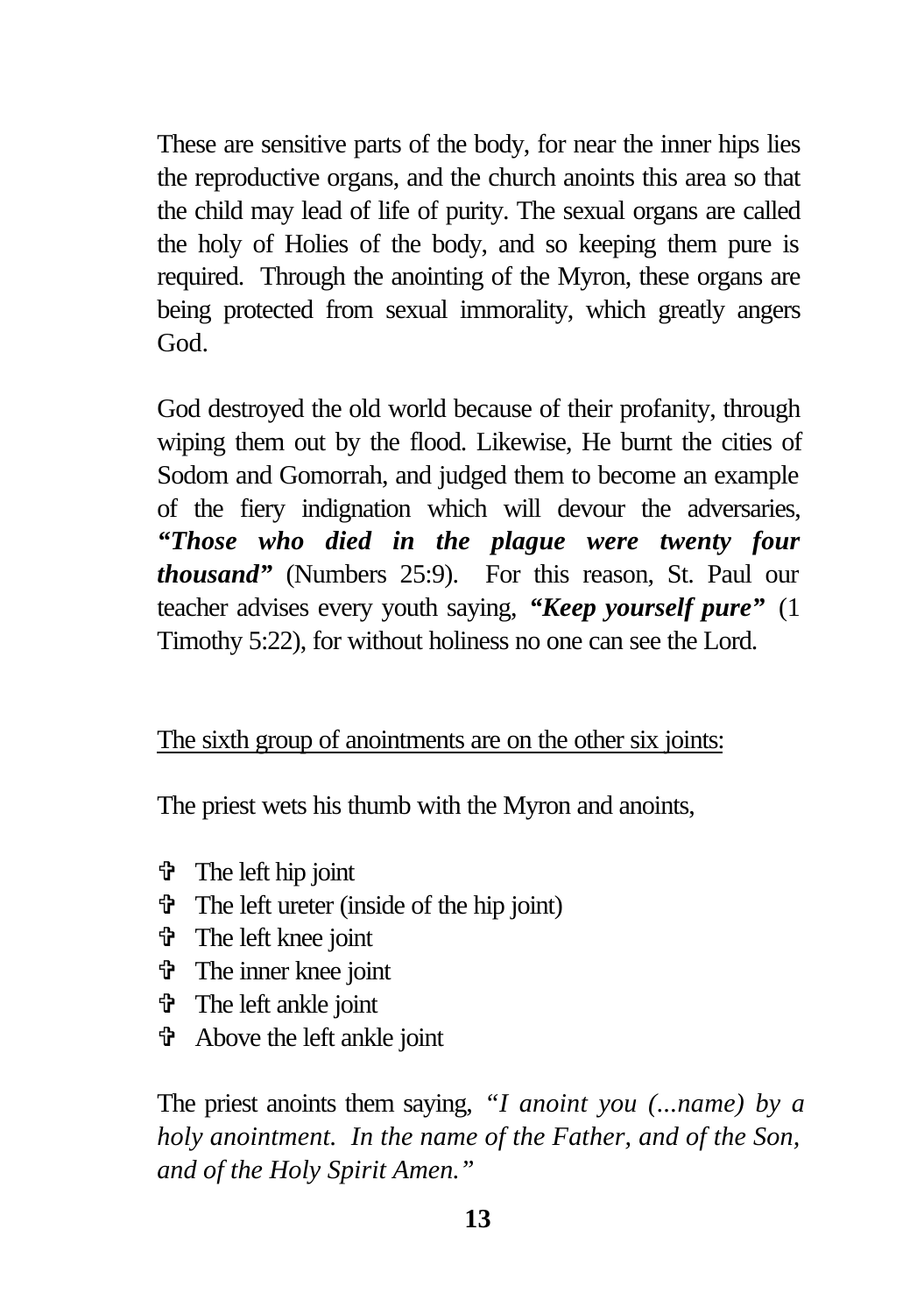Anointing the feet is to protect them from walking in the way of sin, and from going to corrupt places. Avoiding the way of sin will enable us to live a virtuous life, and finally gain eternal life.

After finishing the anointments, the priest places his hand on the child's head, saying, *"May you be blessed by the blessings of the heavenly, and the blessings of the angels. May the Lord Jesus Christ bless you in His name."*

#### *NOTES:*

We notice that the priest anoints the child's right arm, then the left, and the right leg before the left. He gives priority to the right side because it is the center of power in the human body, for example, most work is done by the right hand. Also, when he enters the altar, he must enter with his right foot first.

- V Blessing of the Heavenly: signifies the blessings of all the heavenly hosts, whether they be saints or angels.
- V Blessing of the Angels: signifies their care, watchfulness, assistance and intercession for the baptised person, and how they accompany us and keep us from all evil. Here we are assured of the idea of a guardian angel. As the ruler of devils appoints a demon for every born child in order to delude and seduce them, so too does the Lord appoint every person after Baptism and anointment by the Myron, an angel to watch, accompany, care and keep them. The existence of guardian angels are clearly mentioned in the Lord's words (Matthew 18:10 and Acts 12:15).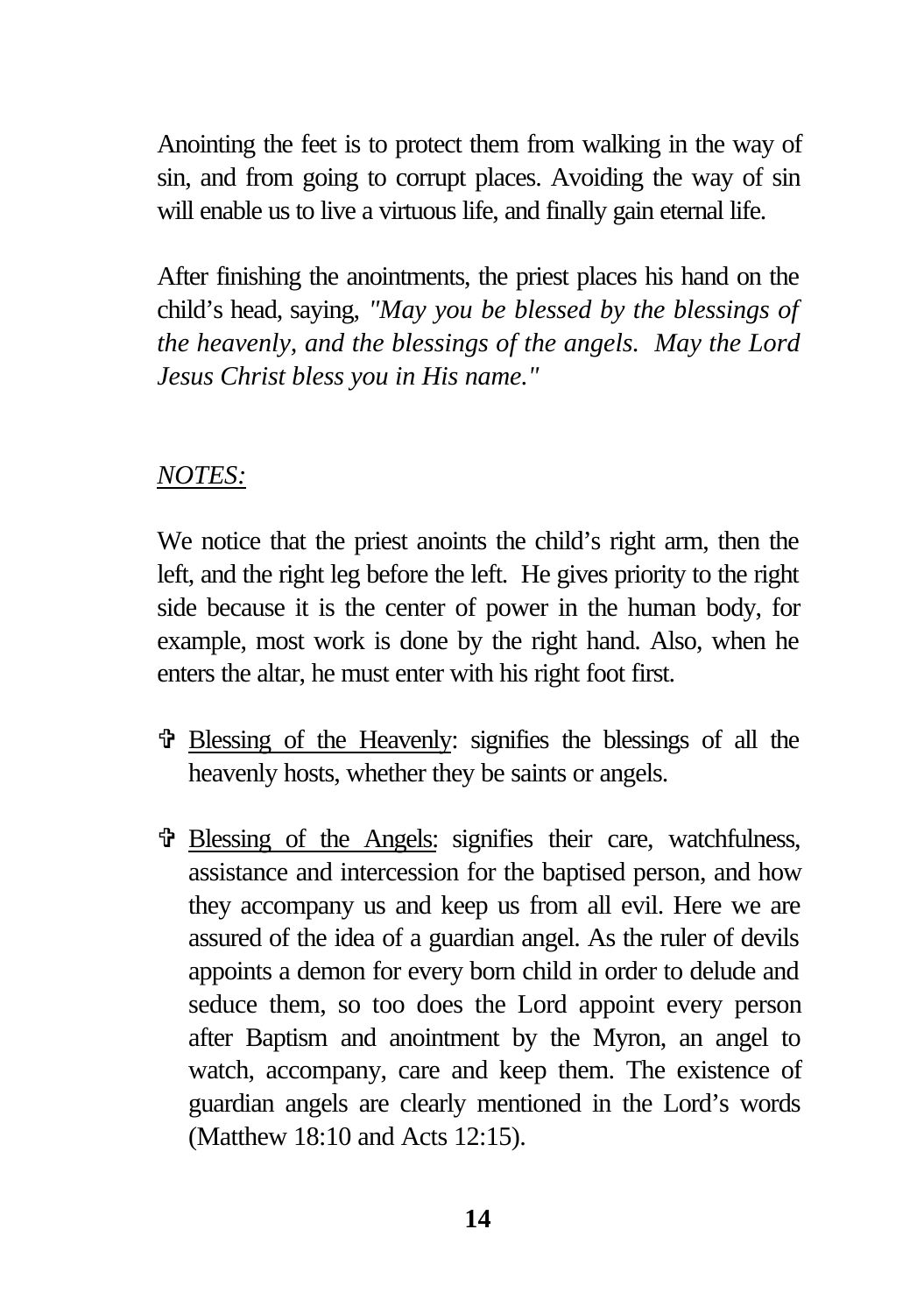- V Blessing of the Lord Jesus Christ: signifies His gifts and providence for each believer to live with God.
- V In His Name: implies that the believer is blessed by the name of the Lord Jesus through which, *"There is no name under heaven given among men by which we must be saved"* (Acts 4:12)*.*

The Baptised person is now a Christian, having been called by the glorified name of the Lord Jesus Christ.

#### *NOTES:*

- 1. The 36 anointments are on all the joints and senses of the human body, and the anointment protects them against Satanic warfares, so that the devil does not abide in this person by any means. A Christian who is possessed by a demon, is said to be 'Myron deficient, which means that he was not anointed by the Myron as required, and so the devil was able to penetrate into his body and dwell there.
- 2. The child is anointed by the Myron only once in life, so we always ask the priests to take care in administering the Myron after Baptism, lest neglect may bring harm to the child. The priest anoints the new white garments of the child with three signs of the cross, then dresses the baby with the undergarment first saying, *"The garment of eternal life to enable them to enter to the Kingdom of heaven."*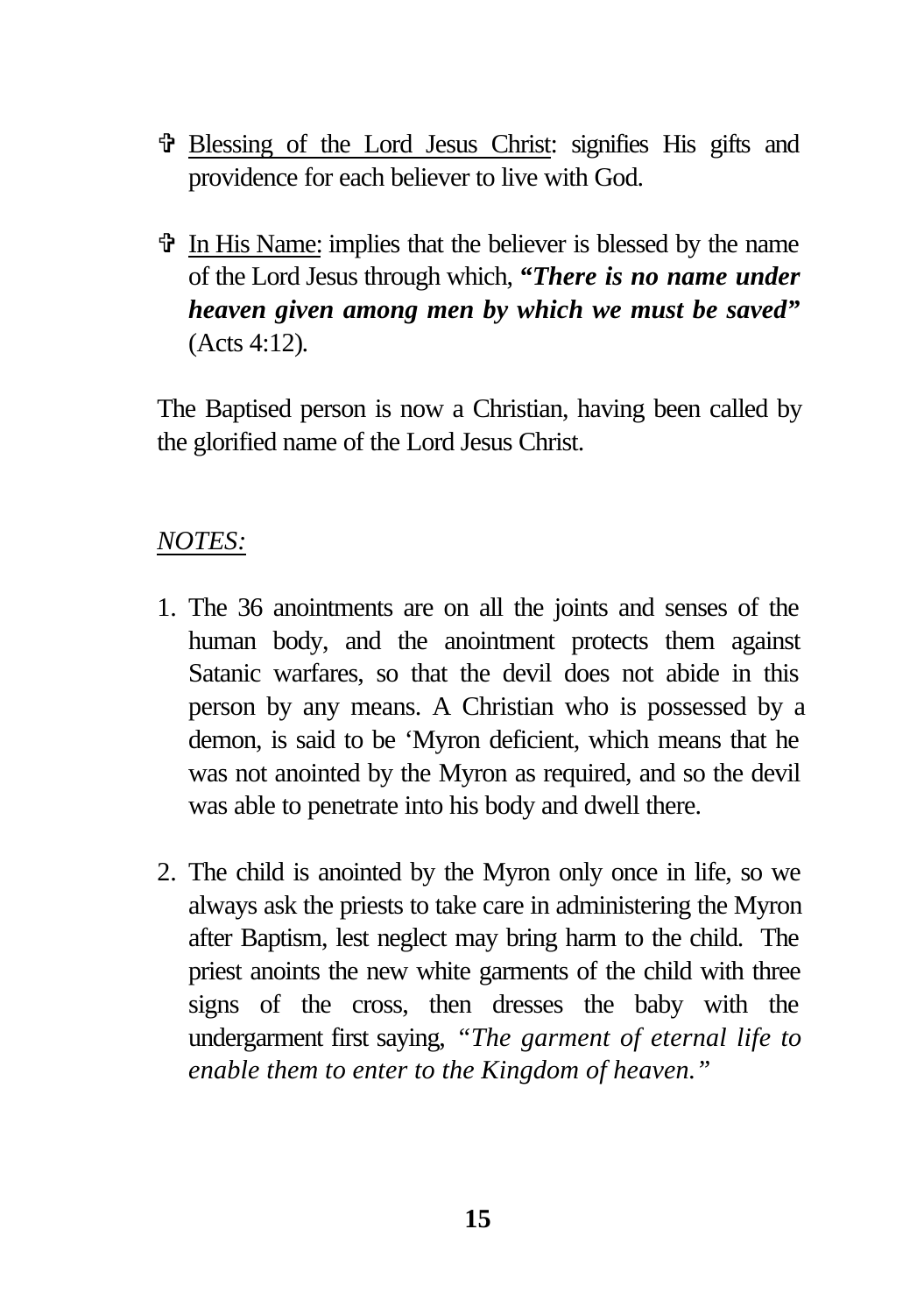#### *NOTES:*

Wearing the new white garments after baptism has much significance:

- V *"Old things have passed away, behold all things have became new"* (2 Corinthians 5:17).
- V *"Do not lie to one another, since you have put off the old man with his deeds, and have put on the new man who is renewed in knowledge according to the image of Him who created him*" (Colossians 3:9-11).
- V *"We were buried with Him through Baptism into death, that just as Christ was raised from the dead by the glory of the Father, even so we also should walk in newness of life"* (Romans 6:4).

Hence, the new garments signify the new life granted to the baptised person, so that they may walk in holiness.

#### Why should be garments be white?

The colour white reminds us of three incidences - in the past, present and future:

1. It reminds us of the purity of life in the Garden of Eden before Adam sinned. And so wearing white after baptism represents the purity and holiness which Adam had before he fell. Protected by the grace of God, the baptised person does not feel nakedness or shame.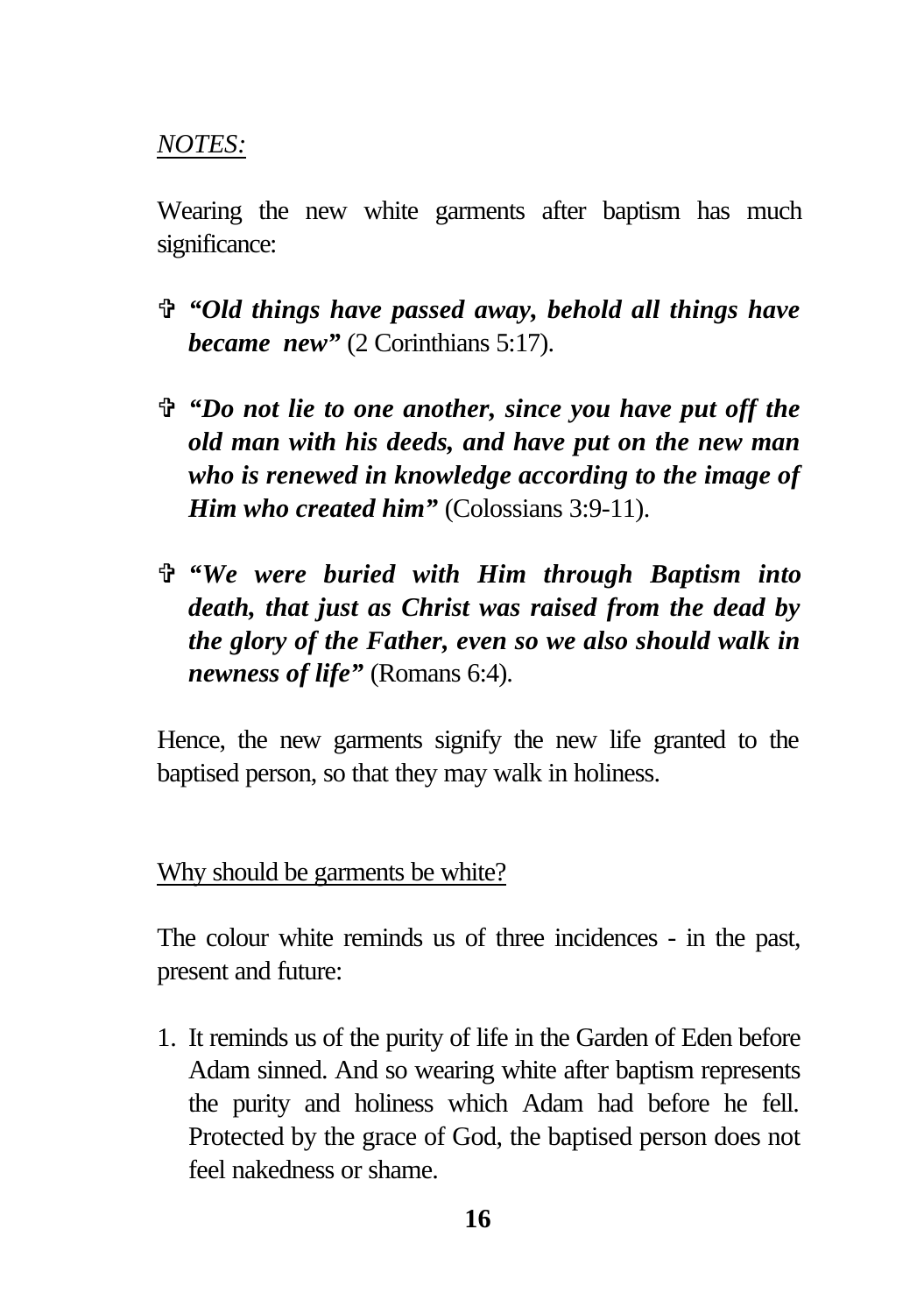- 2. The baptised must live a pure and blameless life, so as not to defile this new garment, new heart and new person, that was granted in Baptism. If he does sin, he must quickly repent and receive the Holy Communion, for the precious Blood of Jesus Christ purifies us from sin.
- 3. It also reminds us of the eternal life, which has been prepared for the pure. In heaven the righteous souls wear white garments and serve God day and night in His temple: "*They washed their robes and made them white in the Blood of the Lamb"* (Revelation 7).

The priest then takes the crown and prays on it saying, *"Bless these crowns which we prepared for Your servant who is united with You through the holy Baptism, may they be crowns of glory and exaltation."* He then places the crown on the baptised person's head, praying, *"O Lord, place on Your servant this crown from heaven, Amen. Crowns of glory, Amen."*

#### *NOTES:*

1. Placing crowns on the heads of the baptised, is an old rite mentioned in some of the sayings of the church fathers. St. Ephram the Syrian (373 AD) addressed the baptised person saying: *"Your garments and crowns shine and the glory of Jesus Christ protected you."* The Church continued this practice until the seventeenth century, but we do not know the reason why it was then neglected.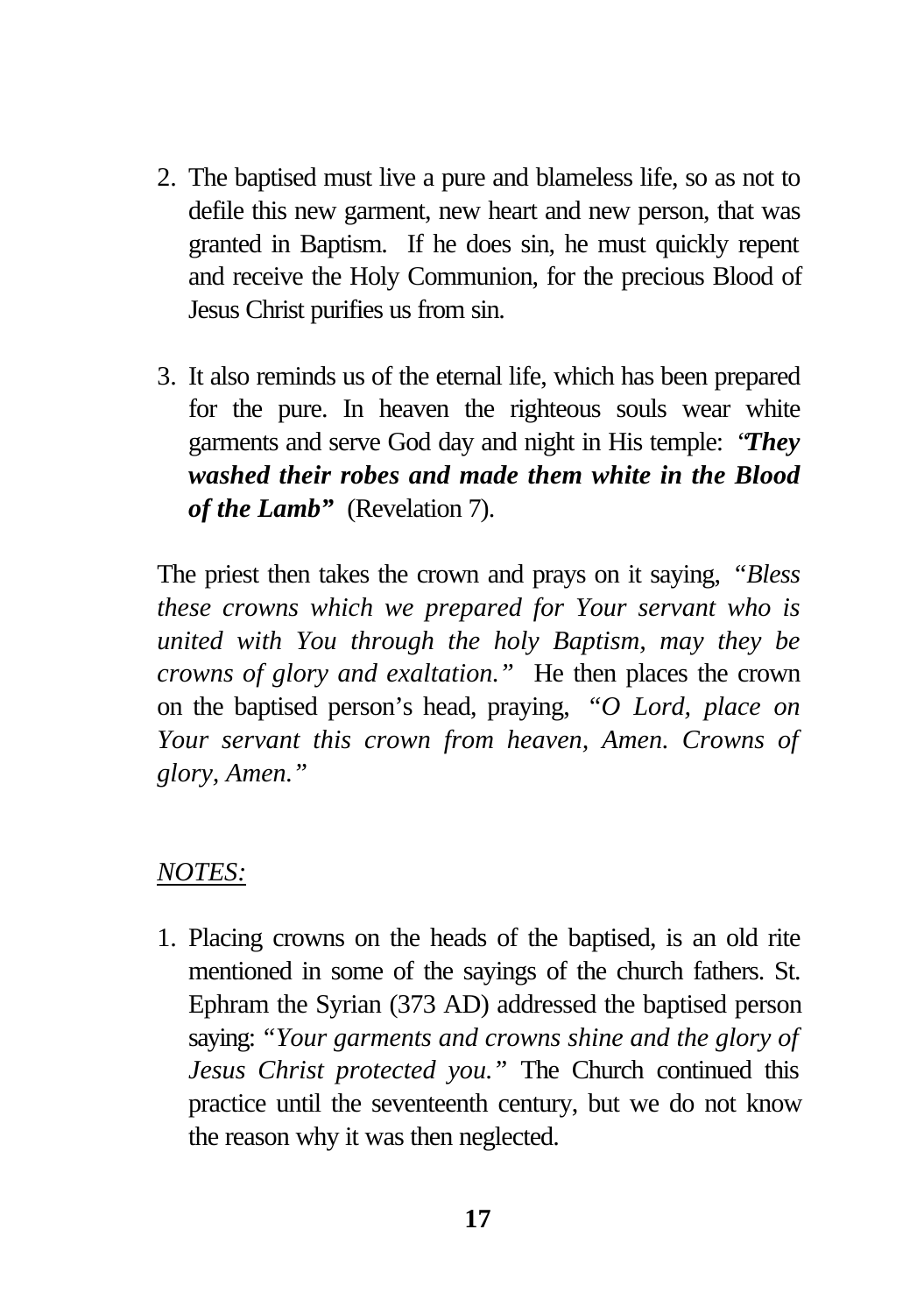- 2. This rite should be practiced again, for using crowns on the baptised has many great spiritual meanings; such as denoting victory granted to the baptised in the name of our Lord Jesus Christ, and to the new freedom from the bondage of the devil, his evil deeds, and from the imprisonment of Hades and its bonds. Crowns are regal, hence denoting royalty and glory for the baptised who has become a child of God, a king enthroned, a priest, and a prophet. The baptised become like kings over themselves; controlling their tendencies and lusts, and not being enslaved by the devil, sin or lusts. They become like priests; presenting their bodies and souls as a living, holy sacrifice, worshipping, praying, fasting and serving. And they become like prophets; as the Holy Spirit whom they received in the Sacrament of Confirmation grants them the spirit of prophecy, wisdom, understanding, counselling and knowledge (Isaiah 11:2).
- 3. The baptismal crowns could be made of metal, similar to the wedding crowns used in the Rite of Matrimony. The crown may also be made of roses, or material adorned by crosses.

The Church has not stopped this rite officially, but out of neglect, it is not practiced. It is important, however, that we return to this original Rite, which is rich in its spiritual meanings.

The priest then ties a red ribbon (girdle) around the waist of the baptised. 'Girdle' is a Syrian word meaning 'belt'. Just as when a soldier ties a girdle about his waist before going into battle, so too, by tying this ribbon around the baptised, it signifies that he has now become a soldier of Christ, ready to attack any evil encounter.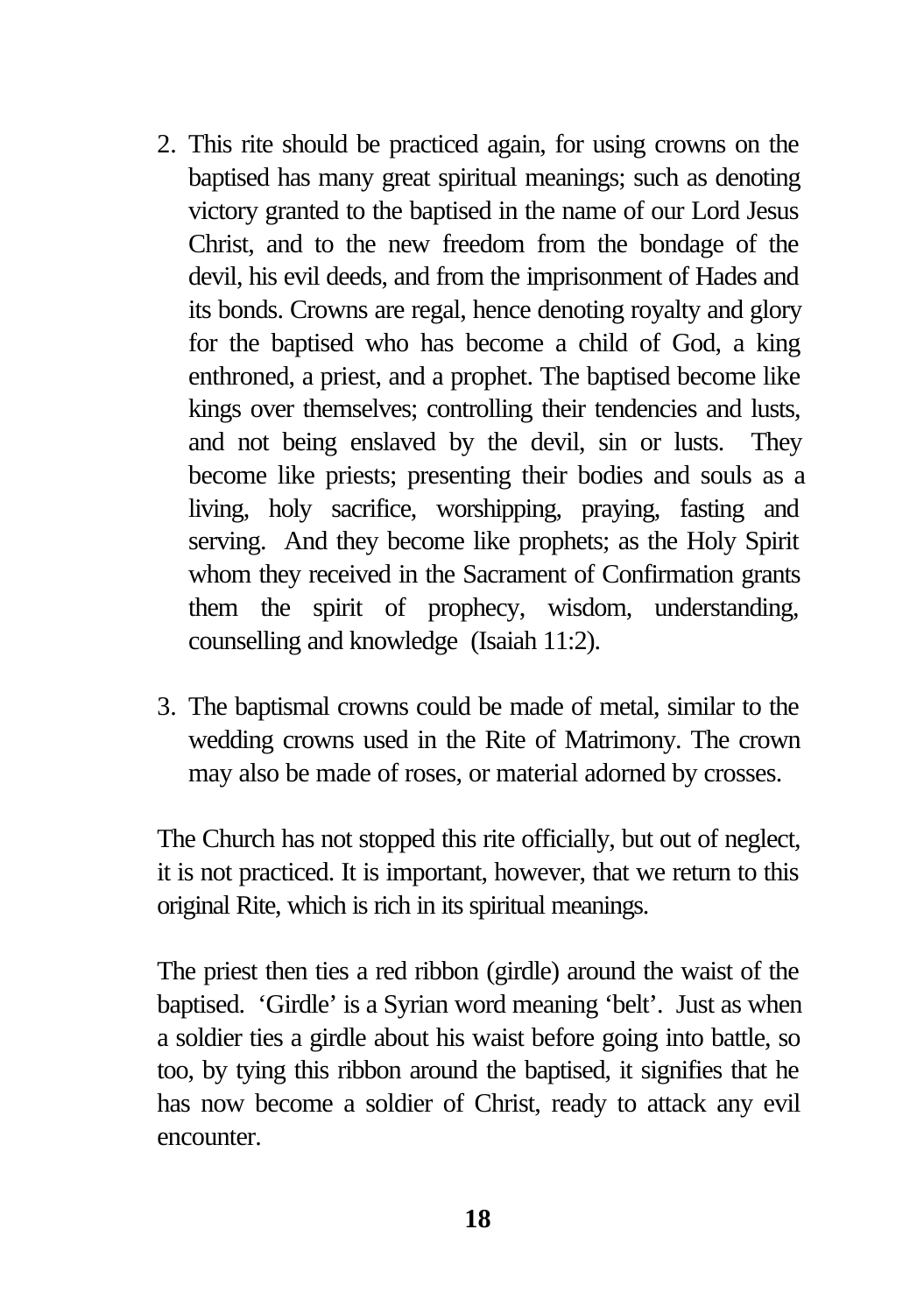The Christian must strive to be a good soldier of Jesus Christ by enduring hardships, in order to attain crowns of glory (2 Timothy  $2:3-5$ ).

The girdle is red, symbolising the blood of our Lord Jesus Christ, who shed His Blood for us, and upon which the Baptism, Myron and all other Sacraments were founded (Hebrews 12:4)*.*

After donning the crown and tying the girdle, the priest chants the Verses of the Cymbals, and the congregation responds with, *"Worthy are you!"* three times.

Then the congregation sings the hymn, *"Non perishable crowns placed by the Lord, on the baptised who are of Christ."*

The priest then prays for the laying on of hands: *"Make them worthy of the Communion of the Holy Body and Precious Blood."* The prayer of blessing then follows: *"Accomplish them in Your wisdom, show them Your fear, bring them up in spiritual stature, grant them the knowledge of truth and keep them in the faith, Amen."*

# A Commandment Read for the Parents and Godparents of the Baptised Person

It is read for parents or Godparents of the baptised person, and is said either after wearing the crowns, or after they receive Holy Communion. It can also be said after the procession, or before untying the girdle, and this is when it seems to happen these days. Although it must be mentioned that the procession for the baptised is not referenced in the Rite. The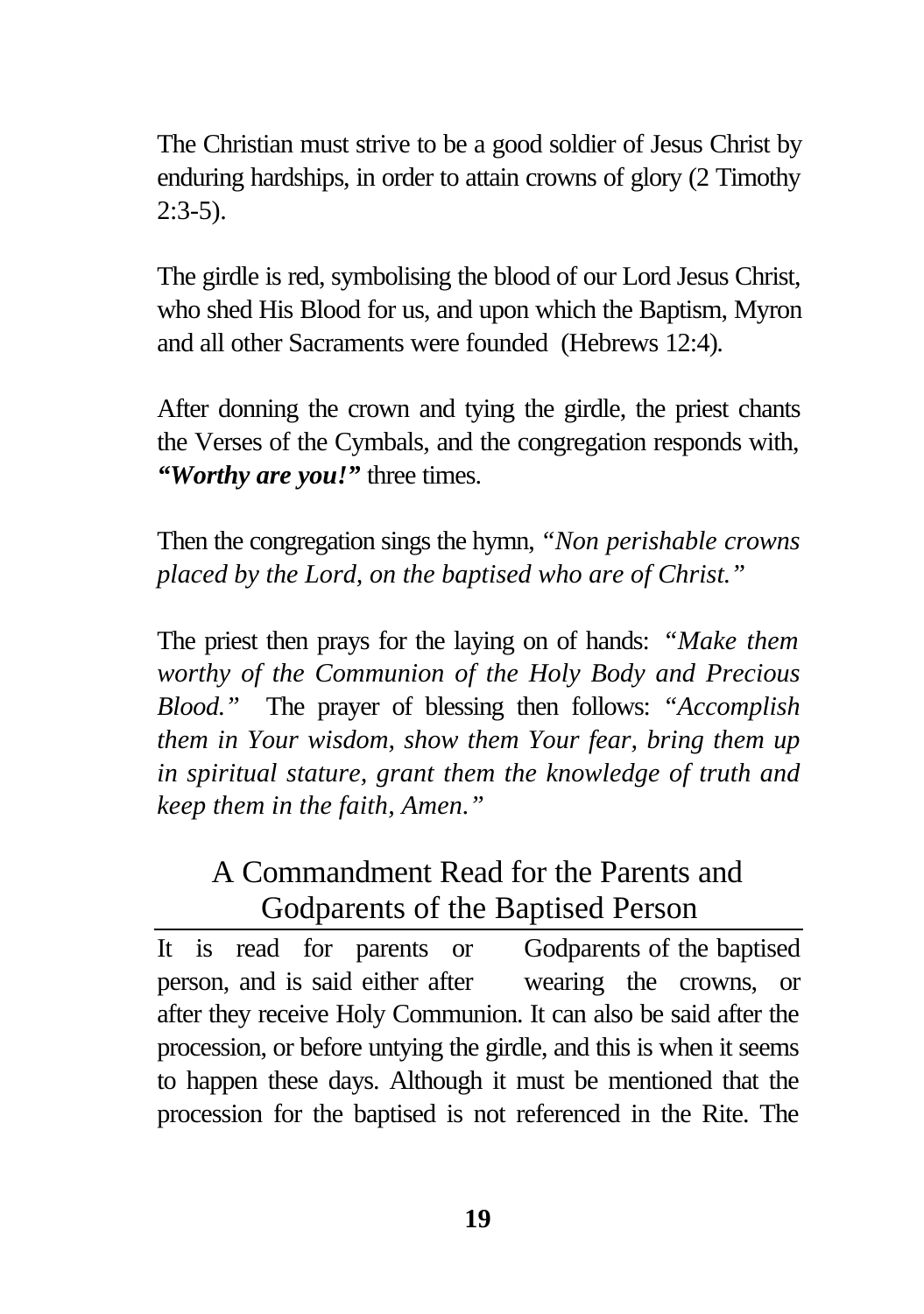only thing mentioned is the chanting of the Verses of the Cymbals followed by the "Worthy" hymn.

However, the procession after Baptism has a nice spiritual meaning. Baptism denotes the death of the Lord Christ and His burial in the tomb for three days (signified by the three immersions during baptism), followed by Christ's Resurrection and preaching taking place in all the world. And this is the significance of the procession. We celebrate the resurrection of Christ during the fifty joyous days by the procession which takes places around the church, which symbolises the Apostles preaching Christ and His resurrection throughout the whole world.

Likewise, for the baptised, who has been buried with Christ and arisen with Him, we celebrate by a procession because he has now become a witness of Christ and shares in the joy of His resurrection. Our teacher St. Paul says: *"Buried with Him in Baptism in which you also were raised with Him through faith in the working of God"* (Colossians 2:12).

Baptism is death, and burial, followed by resurrection and joy. The reading of the Commandment is long and spiritual in order to urge the baptised child's parents or guardians to care for them, and bring them up as Christians. We shall mention parts of the Commandment...

*"...Strive to teach them the reading of the holy Bible, and to be committed to Church life, to fast on Wednesdays and Fridays, as well as during the Holy Lent and other church fasts. Teach them to abide by the Apostolic instructions and teachings. Implant in them the virtues of righteousness and*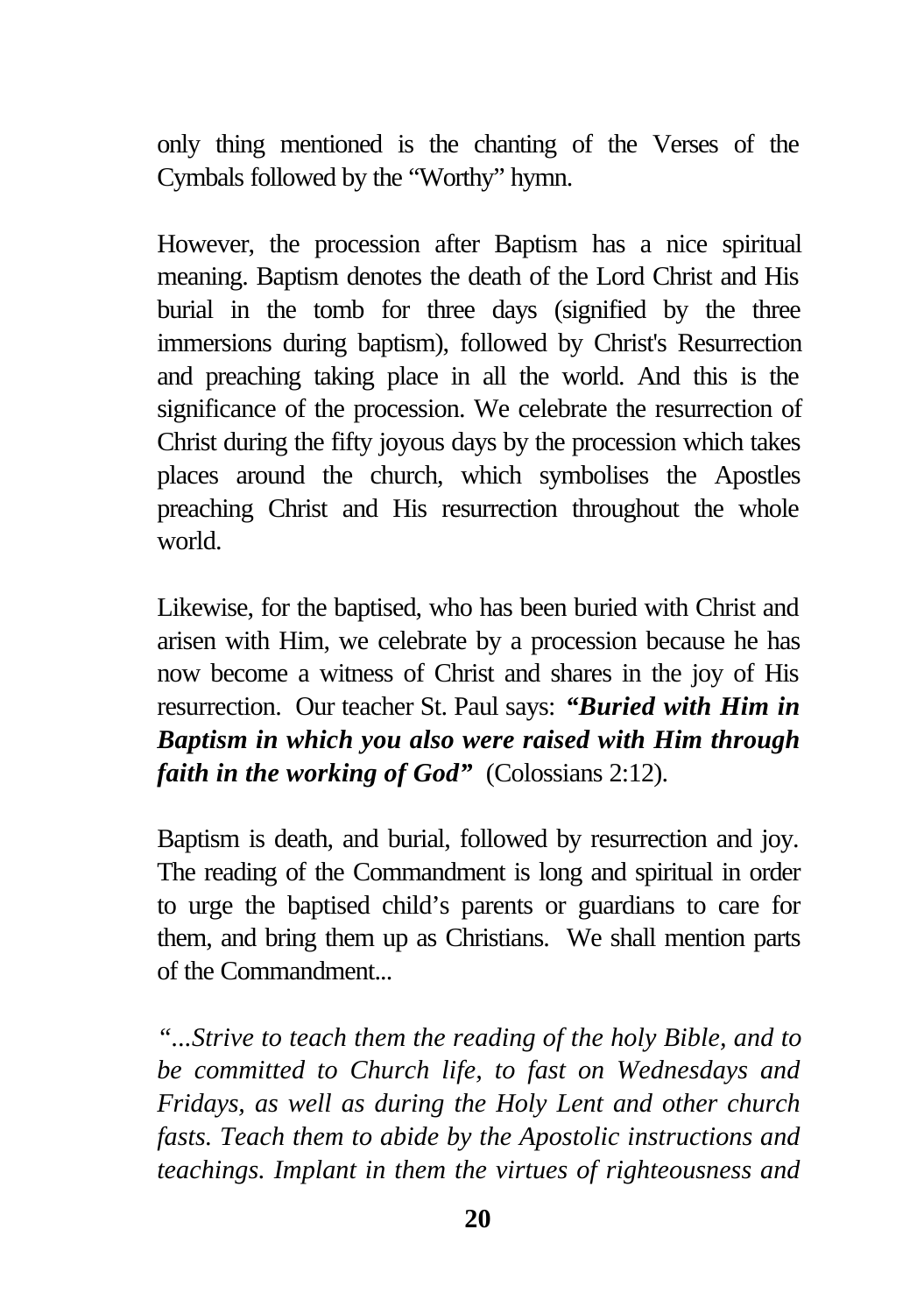*praise, purity and obedience, holiness, love, mercy, truthfulness and justice. Teach them the acceptable way of God; build them up on the foundation of goodness. Rebuke them from dealing with evil people. Feed them on spiritualities, and teach them the fear of God, and do not disregard their education".*

#### *NOTES:*

'Godfather/mother' is a Syrian word meaning 'guardian', 'caretaker' or custodian. They are spiritually responsible before the church for bringing up the baptised child in a spiritual way, full of virtues of holiness, Christian discipline, and strong in the Orthodox faith. The Church puts also certain conditions for Godparents :

- V They must be Coptic Orthodox only
- V They must accompany the child throughout their up-bringing and care for their spiritual, physical, and educational well being.
- V The matter of a Godparent is not only a Rite, but is of great significance, for they are responsible for the spiritual upbringing of the child, and this is the secret of the continuous success and happiness of a person.

The above mentioned Commandment contains many beautiful meanings :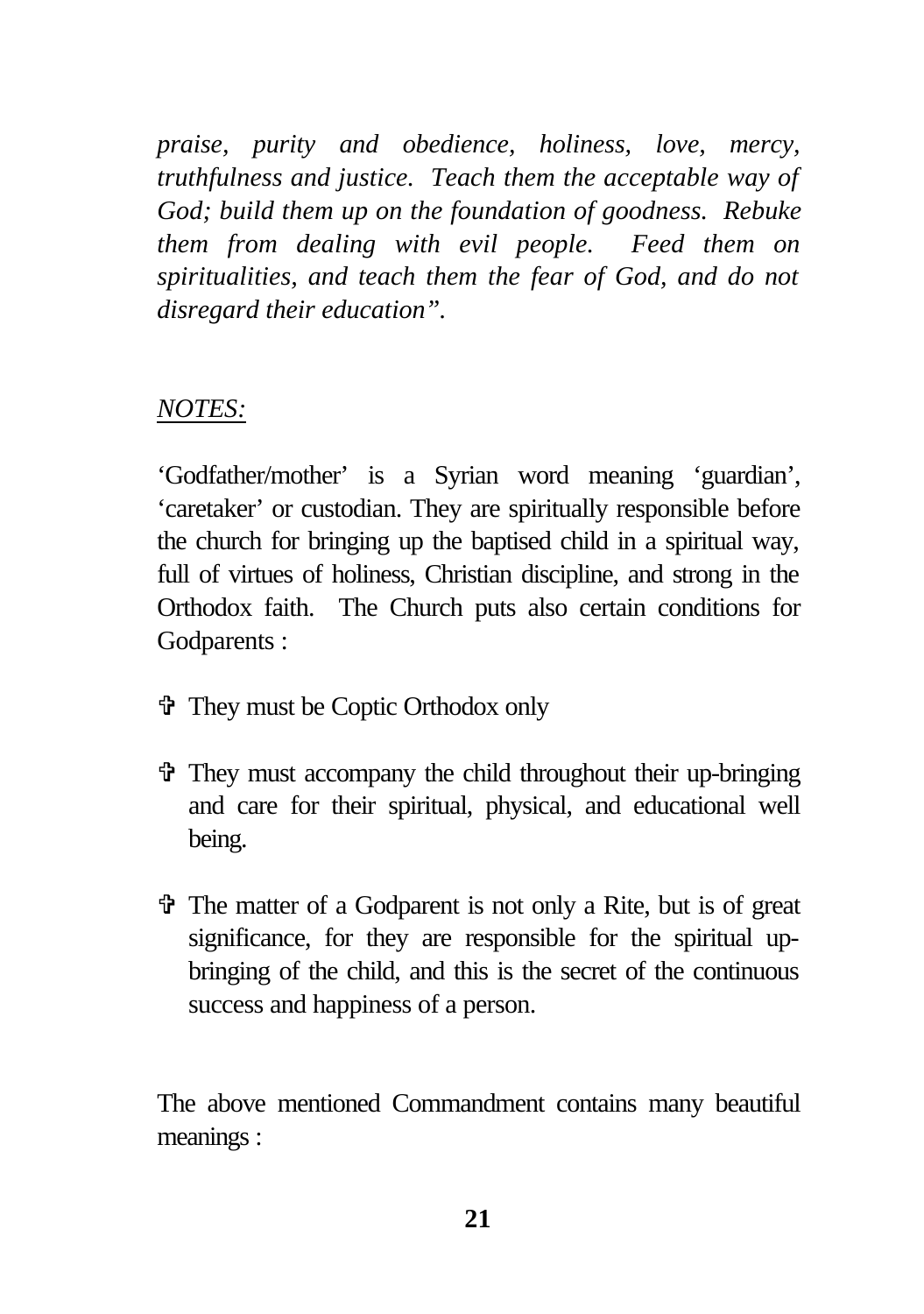- $\hat{\mathbf{\Phi}}$  The greatness and sanctity of the sacrament. It is important for parents to know the greatness and significance granted to their child through this Sacrament.
- V The responsibility of the Godparent in :
- Not allowing the devil to have any share in the child's life after having renounced him.
- Teaching the child about the Holy Bible from their childhood, by means of simple stories; strive to teach them the Holy Books, which are the breath of God. In this way, resemble the mother of St. Timothy: "When I call to remembrance the genuine faith that is in you, which dwelt first in your grandmother Lois and your mother Eunice, and I am persuaded in you also" (2 Timothy 1:5), *"And that from childhood you have known the Holy Scriptures which are able to make you wise for salvation through faith in Christ Jesus"* (2 Timothy 3:15), for his grandmother and mother gave him the faith and taught him the Holy Bible from his childhood.
- Teaching the child about the Church and its traditions:
- The parent must go to Church every week with their child to receive the Holy Communion, and be regular in partaking of it.
- The parent must teach the child how to respect God's house and the Holy Sacraments, for example, by taking off shoes before Communion, by lighting a candle in front of the saints' icons, by kneeling before the altar when entering the Church,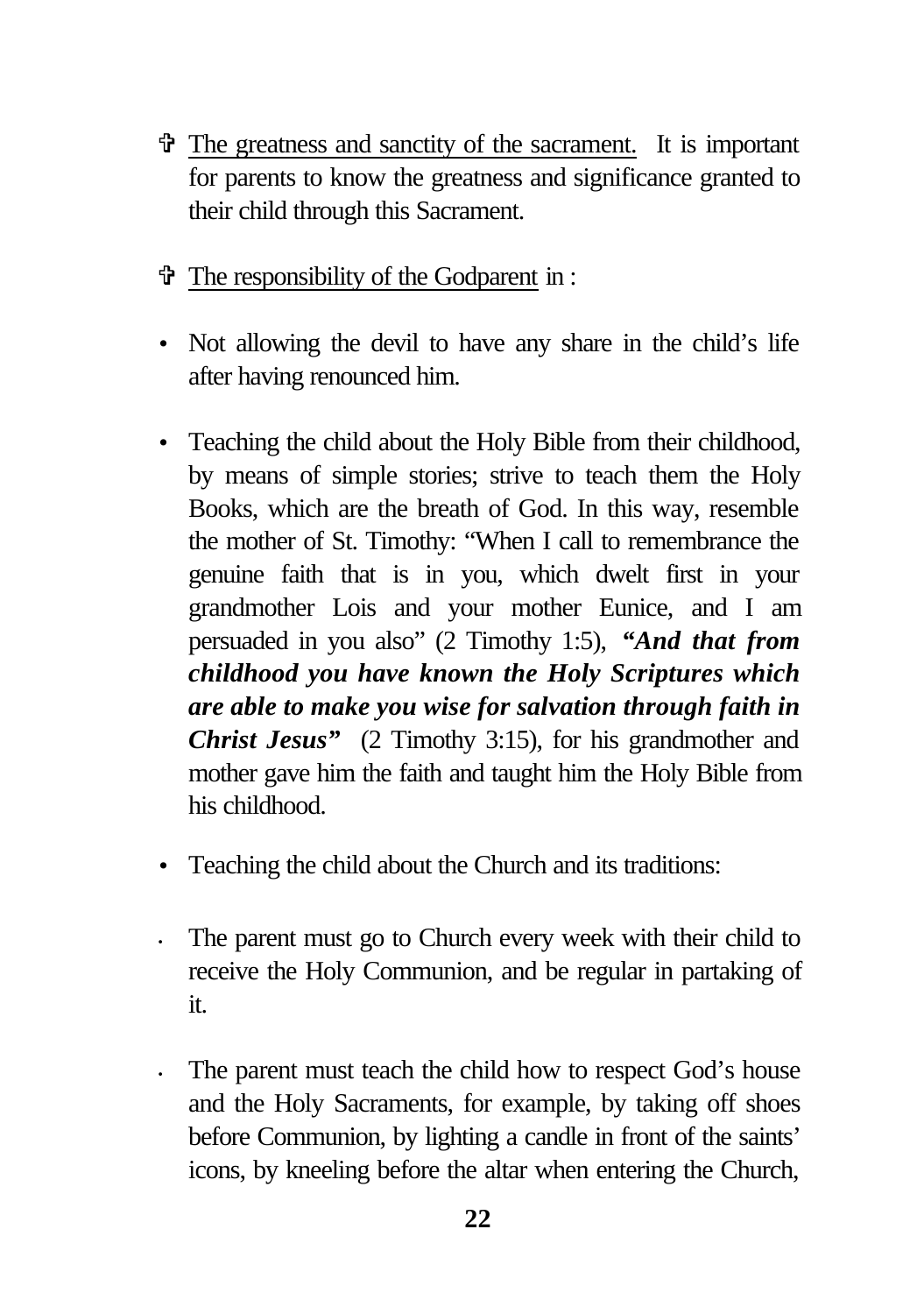then kissing the curtain, the cross and the priest's hand, then sitting quietly and respectfully. The parent should also teach the child how to pray the 'Our Father', the Orthodox Creed, and how to make the sign of the cross. It is also important for the parent to teach their child the significance of alms giving by giving the child some money to place in the Church's money box.

• The parent must implant virtues and spiritual principles in the child, such as purity, obedience, love, holiness, mercy, almsgiving, justice, righteousness, reverence, patience, goodness, truthfulness and every good deed accepted by God. It is important also that those who teach virtues, should themselves be virtuous people.

# Prayer of Untying the Girdle of the Baptised

The church is now accustomed to give the baptised person the Holy Communion at the end of the Divine Mass, followed by the procession. After the procession, the girdle is untied.

In the original Rite, the untying of the girdle occurred in the eighth day after Baptism, at home and not in Church. Hence, the baptised remained with the Baptismal garments bound to the girdle for eight days. On the eight day, the priest comes to the house and prays the prayer of 'Untying the Girdle' as follows...

A container or bowl of water is placed, and is surrounded by lit candles. The priest then commences with the Thanksgiving Prayer, and the raising of incense three times while reciting the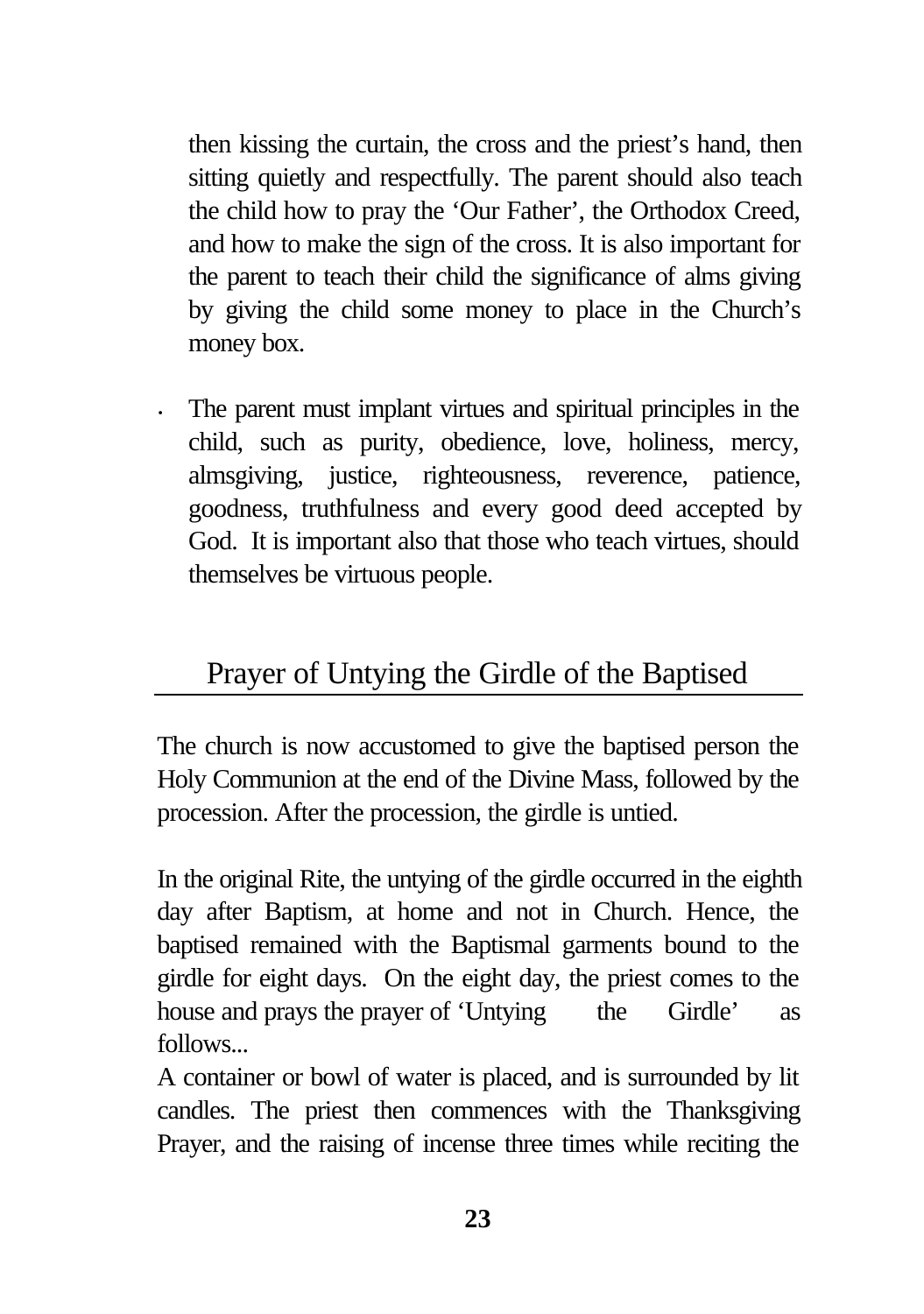Pauline mystery, *"O God the great and eternal, without beginning and without end...",* followed by the Lord's Prayer and Psalm 50.

The Pauline Epistle is read from 1 Corinthians 10:1-5, which is about the people of Israel who were baptised during the crossing over of the Red Sea, being led by Moses the prophet. Then the Trisagon and the Litany of the Gospel is said, followed by the Baptismal psalm : *"Blessed is he whose transgression is forgiven"* (Psalm 32:1-2).

The Gospel is concerning Christ's baptism by St John: "This is my beloved Son, in whom I am well pleased ... who has fulfilled My will" (Matthew 3:1-7). Everyone wishes for their child to become like Christ in fulfilling the Lord's commandments and living according to His will. The priest says the Three Major litanies for Peace, the Fathers, and The Congregations.

# Prayer for the Laying on of Hands

The priest places his hand with the Cross on the head of the baptised, while praying, *"Enlighten them by the light of blessing. Purify them, bless them, renew them by Your Grace by the Baptism that was granted by the power of Your living Holy Spirit. Keep them steadfast in the Orthodox Faith till the end. Bring them up in spiritual stature, may they be watched by Your good angels. Fill them with all knowledge and understanding. Remove from their hearts the feeling of anxiety ... make them worthy of eternal life and the Kingdom of heaven."*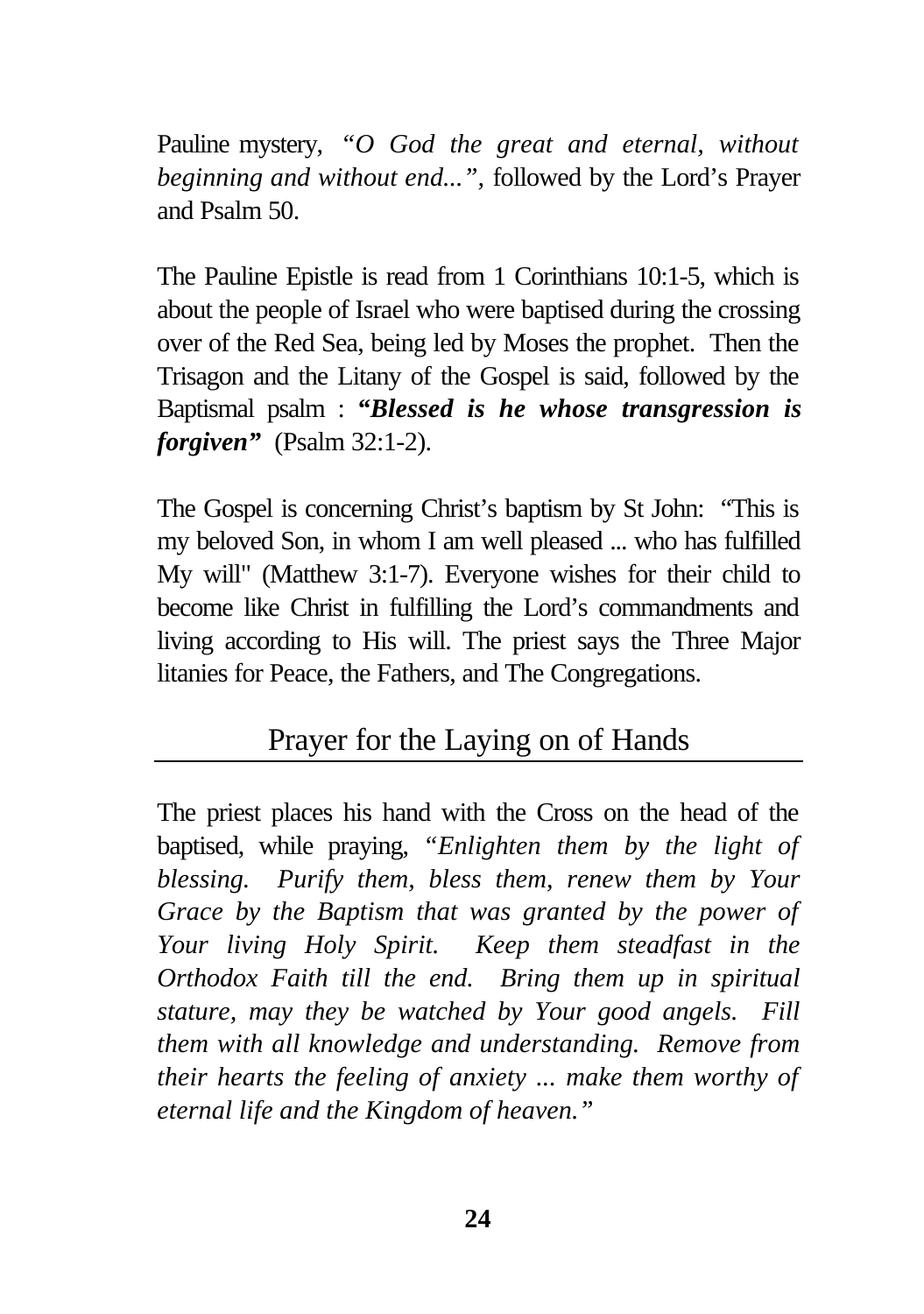After the *"Worthy..."* hymn, the congregation prays the Lord's Prayer. The priest says the three absolutions, then makes the sign of the cross three times on the water saying, *"One is the Holy Father, One is the Holy Son, one is the Holy Spirit Amen."*

The congregation chant Psalm 150, *"Praise the Lord"* . During the dismissal, the baby is bathed with the water that has been prayed on. Then it is important that the water be poured into a river, lake or any other thing which no one would walk onto or into.

Glory be to God forever. Amen.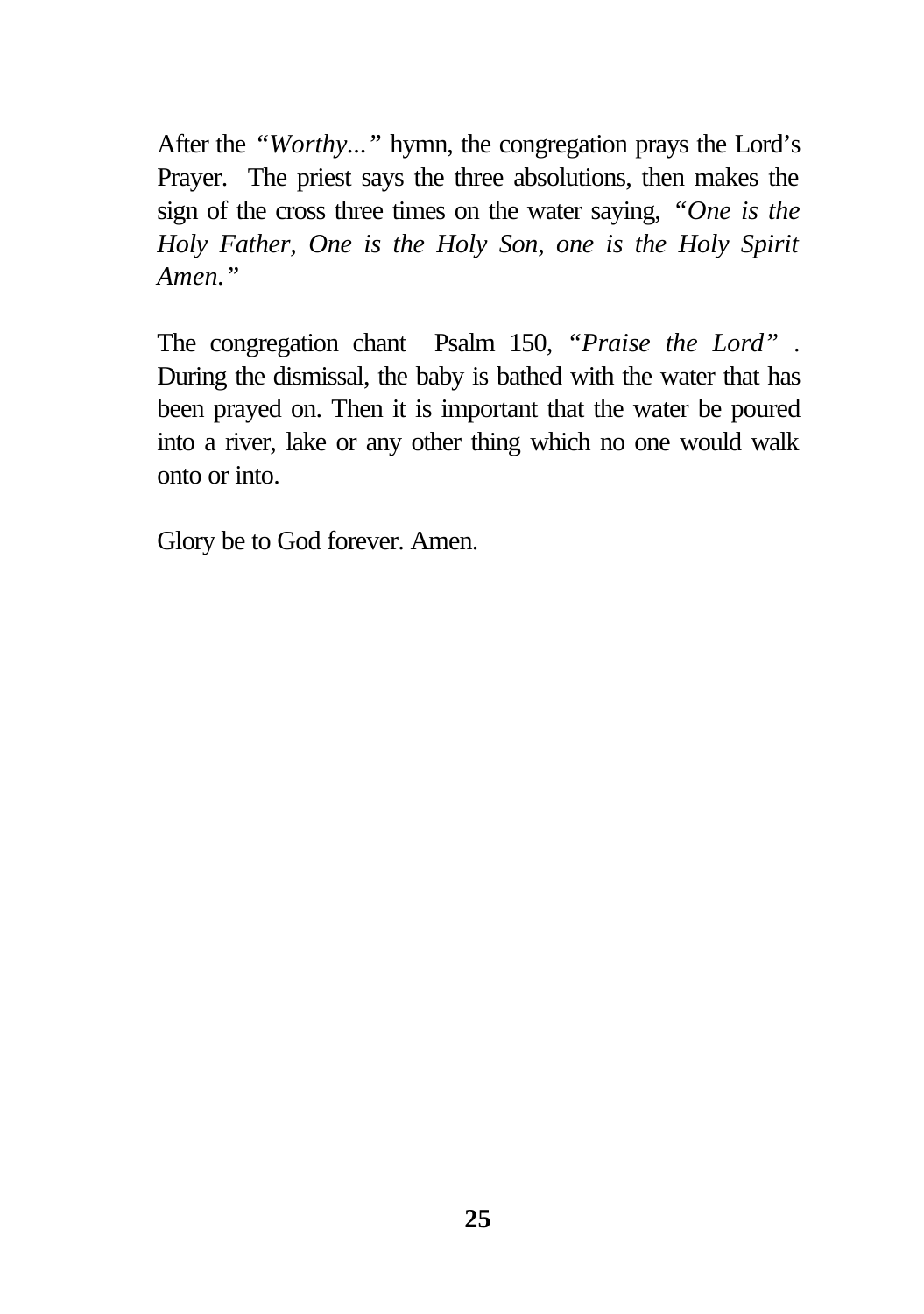

# APPENDIX

The Prayer of the Basin

This prayer is done for children newly born, and before baptism.

The purpose of this prayer is for the Church to grant its blessing and well wishes to the family, officially, for the new born child. The priest may choose a name for the child from the church saints, and he reminds the parents of their child's baptism day, and how they must prepare for it and be committed to the spiritual upbringing of their child.

The priest comes (according to choice) on the seventh day after the child's birth. He pours water into a basin, together with some oil and salt, and lights seven candles.

The priest prays the Thanksgiving Prayer and raises the Pauline incense.